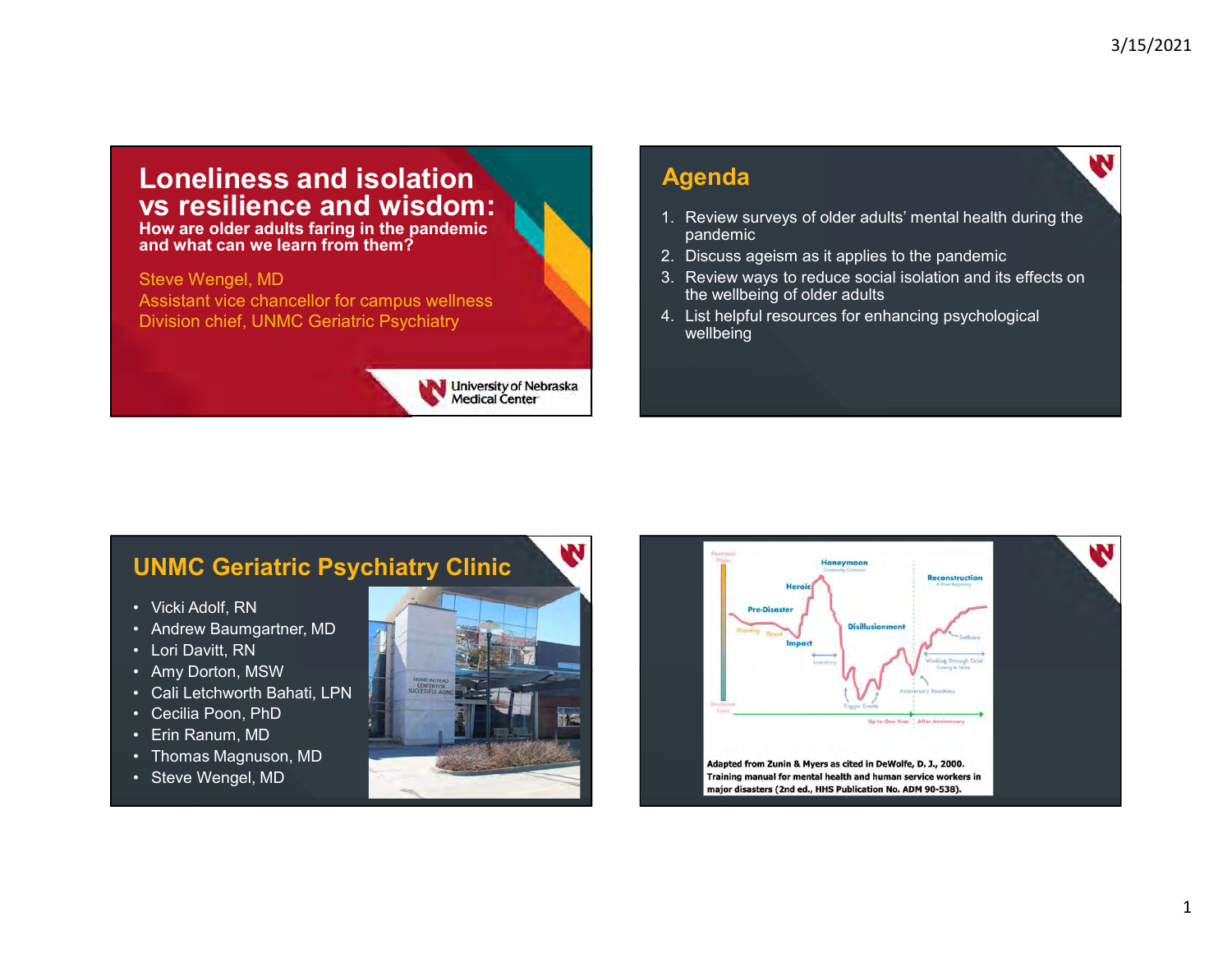#### Some common reactions to stress

Vague sense of unease

Irritability, impatience

Insomnia

Physical symptoms

## Let's all take a deep breath (or 4) 3/15/2021<br> **Let's all take a deep breath (or 4)**<br>
1. Breathe in to a count of 6<br>
2. Hold it for 2 seconds<br>
3. Breathe out to a count of 6<br>
4. Repeat 3 more times 3/15/2021<br> **Let's all take a deep breath (or 4)**<br>
1. Breathe in to a count of 6<br>
2. Hold it for 2 seconds<br>
3. Breathe out to a count of 6<br>
4. Repeat 3 more times 3/15/2021<br> **Let's all take a deep breath (or 4)**<br>
1. Breathe in to a count of 6<br>
2. Hold it for 2 seconds<br>
3. Breathe out to a count of 6<br>
4. Repeat 3 more times 3/15/2021<br> **Let's all take a deep breath (or 4)**<br>
1. Breathe in to a count of 6<br>
2. Hold it for 2 seconds<br>
3. Breathe out to a count of 6<br>
4. Repeat 3 more times

- 
- 
- 
- 

N

#### Forbes, October 8, 2020

EDITORS<sup>1</sup> PICK | Oct. B, 2020, 11:15am EDT | 6,304 Vews An Inside Look At How Covid-19 Is Driving An **Epidemic Of Loneliness In Nursing Homes** 



.<br>I cover tax, budget and retirement policy from Washington

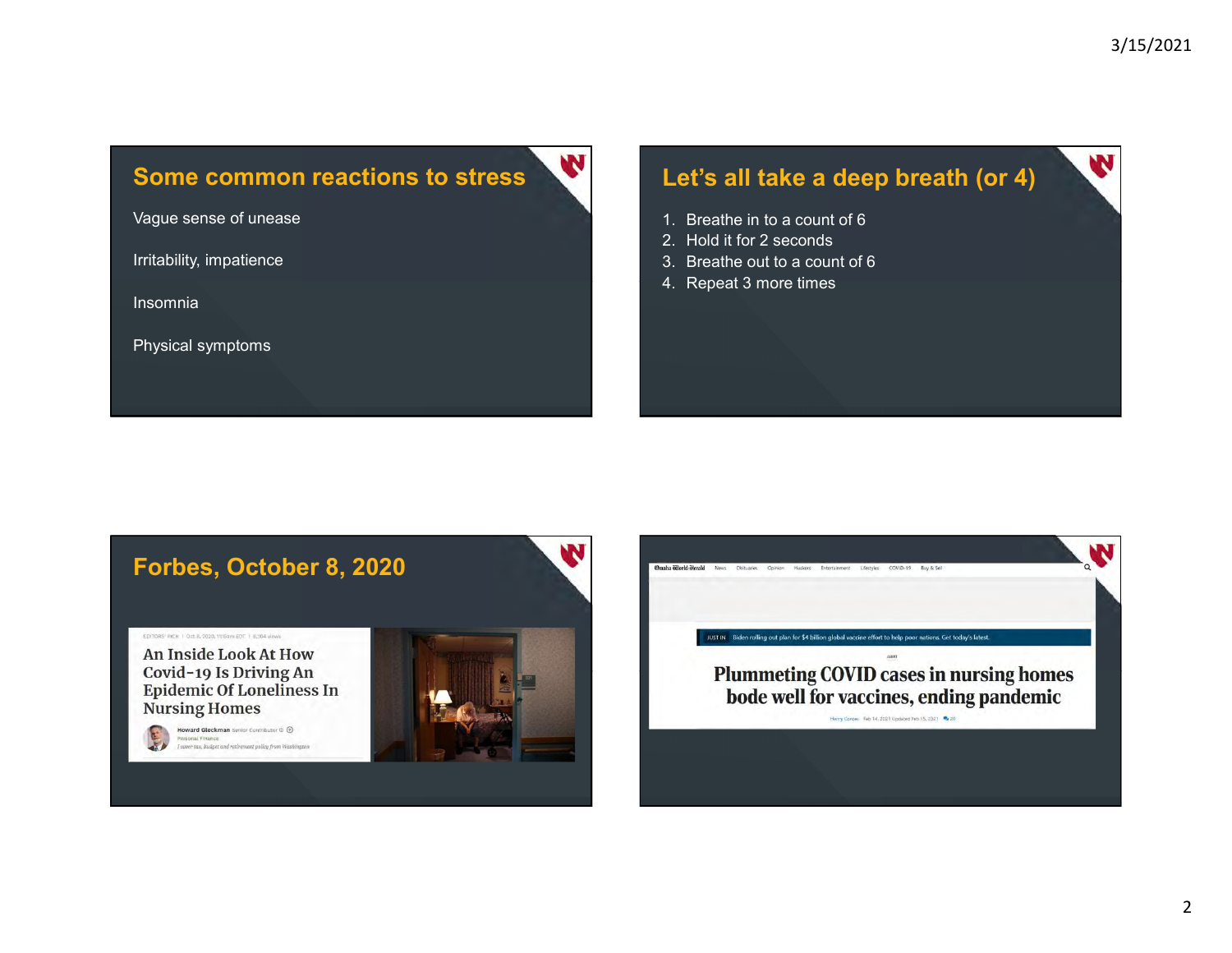#### Lincoln Journal-Star February 7, 2021



excited, hopeful after getting first dose of **COVID-19 vaccine**  $000$ I haven't seen my complete family since March 1, which was my birth<br>one Lincoln woman.

N

### Typical advice for managing depression in older adults **Typical advice for managing<br>
depression in older adults<br>
• Stay active:<br>
• Physically<br>
• Cognitively<br>
• Socially<br>
• Find meaning and purpose** 3/15/2021<br> **pical advice for managing<br>
epression in older adults**<br>
Stay active:<br>
• Physically<br>
• Cognitively<br>
• Socially<br>
• Socially<br>
• Faith traditions<br>
• Faith traditions <sup>3/15/2021</sup><br> **pical advice for managing<br>
Pression in older adults**<br>
Stay active:<br>
• Physically<br>
• Cognitively<br>
• Socially<br>
• Socially<br>
• Faith traditions<br>
• Volunteering **Bridge Strains and Strains and Strains and Strains and Strains and Strains and Strains and Strains and Strains and Strains and Strains and Strains and Strains and Strains and Strains and Strains and Strains and Strains an Typical advice for managing<br>
depression in older adults<br>
• Stay active:<br>
• Physically<br>
• Cognitively<br>
• Socially<br>
• Find meaning and purpose<br>
• Faith traditions<br>
• Volunteering<br>
• BUT – during a pandemic, it's not so easy** 3/15/2021<br> **pical advice for managing<br>
pression in older adults**<br>
Stay active:<br>
• Physically<br>
• Cognitively<br>
• Socially<br>
• Socially<br>
• Socially<br>
• Volunteering<br>
• Volunteering<br>
• Volunteering<br>
BUT – during a pandemic, it's 3/15/2021<br> **pical advice for managing<br>
epression in older adults<br>
Chaptailly<br>
Chaptailly<br>
Consility<br>
Consility<br>
Socially<br>
Socially<br>
Colunteering<br>
Video Party Socially<br>
Video Party<br>
Video Party Socially<br>
Video Party Sociall Fypical advice for managing<br>
depression in older adults<br>
• Stay active:<br>
• Physically<br>
• Cognitively<br>
• Socially<br>
• Find meaning and purpose<br>
• Faith traditions<br>
• Volunteering<br>
• BUT – during a pandemic, it's not so easy**

- -
	-
	-
- -
	-
- 

#### "Loneliness is a sickness."

Clinic patient December 2020

#### Social connections **Social connections**

- Stay active:<br>• Physically<br>• Socially<br>• Find meaning and purpose<br>• Faith traditions<br>• Volunteering<br>• BUT during a pandemic, it's not so easy!<br>• BUT during a pandemic, it's not so easy!<br>• Social CONNECTIONS<br>• Relations life and the contract of the contract of the contract of the contract of the contract of the contract of the c
- -
- Priscially<br>• Socially<br>• Socially<br>• Find meaning and purpose<br>• Volunteering<br>• Volunteering<br>• Social connections<br>• Relationship satisfaction and social wellbeing increase in<br>life<br>• Social isolation and loneliness are assoc • Columbrery<br>• Socially<br>ind meaning and purpose<br>• Faith traditions<br>• Volunteering<br>NUT – during a pandemic, it's not so easy!<br>• Mover during a pandemic, it's not so easy!<br>• Colid Connections<br>• Getaionship satisfaction and s • University of the main of the main of the main of the raint traditions<br>• Volunteering<br>• UUT – during a pandemic, it's not so easy!<br>• Mediationship satisfaction and social wellbeing increase in<br>• Motion and Interval<br>• Mot exercise) • Volunteering<br>• Volunteering<br>
• Volunteering<br>
• Adverse pandemic, it's not so easy!<br>
• Cincil connections<br>
• Adverse health of life<br>
• Lower quality of life<br>
• Cuhealthy behaviors (smoking, unhealthy diet, lack of<br>
• Cuhe
	- pain, depression, suicide)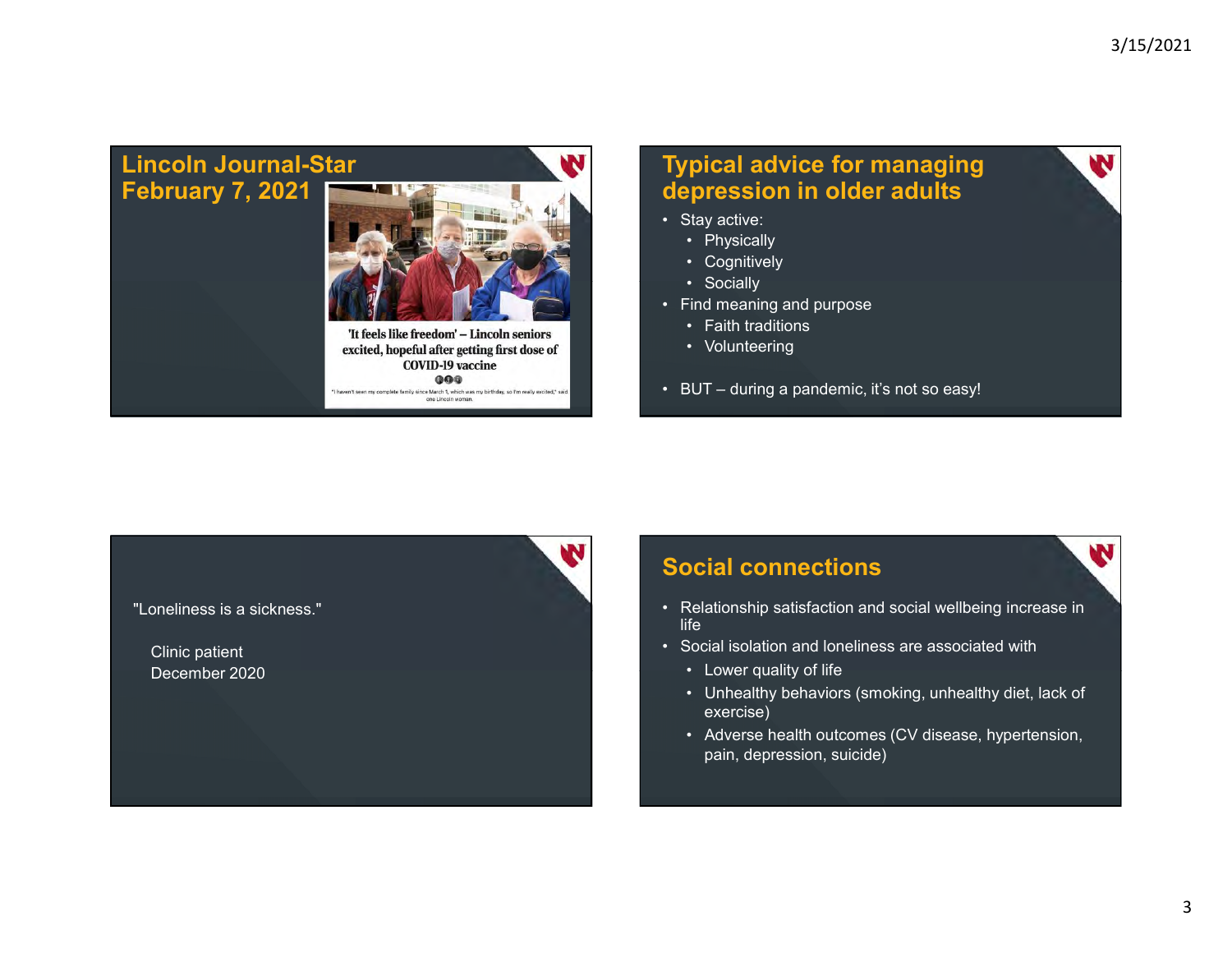### Social isolation/loneliness and mortality **Social isolation/loneliness and<br>
mortality**<br>
Premature mortality associated with low social<br>
connectedness is comparable to that associated with<br>
• Unhealthy diet<br>
• Physical inactivity<br>
• Alcohol misuse<br>
• Smoking **Social isolation/loneliness and<br>
mortality**<br>
Premature mortality associated with low social<br>
connectedness is comparable to that associated with<br>
• Unhealthy diet<br>
• Rhysical inactivity<br>
• Alcohol misuse<br>
• Smoking **Social isolation/loneliness and<br>
mortality**<br>
Premature mortality associated with low social<br>
connectedness is comparable to that associated with<br>
• Unhealthy diet<br>
• Physical inactivity<br>
• Alcohol misuse<br>
• Smoking Social isolation/loneliness and<br>
mortality<br>
Premature mortality associated with low social<br>
connectedness is comparable to that associated with<br>
• Unhealthy diet<br>
• Physical inactivity<br>
• Alcohol misuse<br>
• Smoking

Premature mortality associated with low social connectedness is comparable to that associated with **CONF 1000 CONF 10000 CONF 10000 CONF** 1000 CONF 1000 CONF 1000

- 
- 
- 
- 

### Mental health consequences of the 3/15/2021<br> **Mental health consequences of the<br>
pandemic – CDC study<br>
· 5412 survey respondents in the US<br>
· June 24-30, 2020<br>
· Compared to 2019 data SALUTE 1999 SEARCH SEARCH SEARCH SEARCH SEARCH SEARCH SEARCH SEARCH SEARCH SEARCH SEARCH SURVEY CONTROLL CONTROLL CONTROLL CONTROLL CONTROLL CONTROLL CONTROLL CONTROLL CONTROLL CONTROLL CONTROLL CONTROLL CONTROLL CONTROLL Mental health consequences of the<br>
pandemic - CDC study<br>
• 5412 survey respondents in the US<br>
• June 24-30, 2020<br>
• Compared to 2019 data<br>
• Results<br>
• Higher anxiety (26% vs 8%) Mental health consequences of the<br>
pandemic - CDC study<br>
• 5412 survey respondents in the US<br>
• June 24-30, 2020<br>
• Compared to 2019 data<br>
• Results<br>
• Higher anxiety (26% vs 8%)<br>
• Higher depression (24% vs 6.5%) Santana Stranghtana Stranghtana Stranghtana Stranghtana Stranghtana Stranghtana Stranghtana Stranghtana Stranghtana Stranghtana Stranghtana Stranghtana Stranghtana Stranghtana Stranghtana Stranghtana Stranghtana Stranghta Band Solution Section Section Sequences of the Section Sequences of the Section Sequences of the Section Section Section Section Section Section Section Section Section Section Section Section Section Section Section Sec and the solution of the set of the set of the indemic – CDC study**<br>
412 survey respondents in the US<br>
412 survey respondents in the US<br>
Compared to 2019 data<br>
Results<br>
• Higher anxiety (26% vs 8%)<br>
• Higher depression (2 **and the sum of the sum of the sum of the sum of the consequences of the M412 survey respondents in the US**<br>
412 survey respondents in the US<br>
Nune 24-30, 2020<br>
Compared to 2019 data<br>
Results<br>
• Higher anxiety (26% vs 8%)

- 
- 
- 
- -
	-
	-

#### Age and isolation

Which of the following age groups is most affected psychologically by the pandemic?

- 
- 
- 
- 

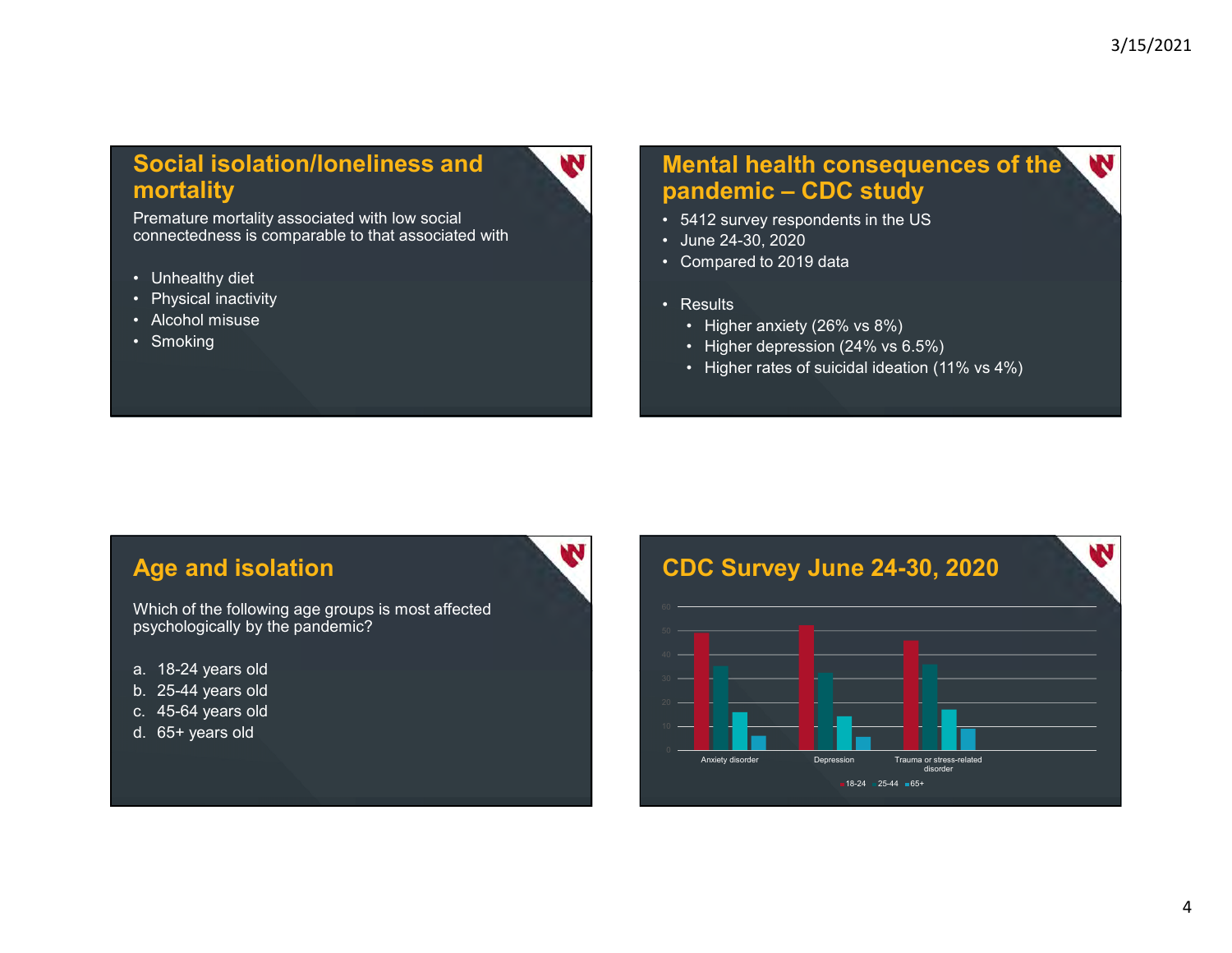#### **CDC study results**

- **CDC study results**<br>
 Mental health conditions are disproportionately affecting<br>
 Young adults<br>
 Hispanic persons<br>
 Black persons<br>
 Black persons with der<br>
 Persons living in<br>
 Persons living in<br>
 Persons living in **Constant of Study results**<br> **Constant and the constant of Study results**<br>
• Young adults<br>
• Hispanic persons<br>
• Black persons<br>
• Unpaid caregivers for adults<br>
• Those receiving osvchiatric care **Constant of South School Section**<br> **Constant and Section**<br>
• Young adults<br>
• Hispanic persons<br>
• Black persons<br>
• Essential workers<br>
• Unpaid caregivers for adults<br>
• Those receiving psychiatric care
	-
	-
	-
	-
	-
	-
	- Contract persons<br>
	 Hispanic persons<br>
	 Young adults<br>
	 Young adults<br>
	 Hispanic persons<br>
	 Black persons<br>
	 Sesential workers<br>
	 Unpaid caregivers for adults<br>
	 Those receiving psychiatric care<br>
	 "Mental Health, Substan **CC Study results<br>
	CC Study results<br>
	• Young adults<br>
	• Hispanic persons<br>
	• Black persons<br>
	• Black persons<br>
	• Essential workers<br>
	• Unpaid caregivers for adults<br>
	• Those receiving psychiatric care<br>
	• "Mental Health, Substanc Community of Study results**<br> **Community and Community and Community and Community of Study results**<br>
	• Young adults<br>
	• Hispanic persons<br>
	• Escertial workers<br>
	• Unpaid caregivers for adults<br>
	• Those receiving psychiatric c **Control Control Control Control Control Control Control Control Control Control Control Control Control Control Control Control Control Control Control Control Control Control Control Control Control Control Control Contr** • "Mental Health, Substance Use, and Suicidal Ideation During the COVID-19 Pandemic" in MMWR August 14, 2020

#### CDC survey caveats

- 
- -
- 3/15/2021<br>
CDC survey caveats<br>
 Done relatively early in pandemic<br>
 Did not look at<br>
 Persons with dementia or their caregivers<br>
 Persons living in assisted living or nursing homes 3/15/2021<br>
CDC survey caveats<br>
• Done relatively early in pandemic<br>
• Did not look at<br>
• Persons with dementia or their caregivers<br>
• Persons living in assisted living or nursing homes <sup>3/15/2021</sup><br> **• Persons with dementia or their caregivers**<br>
• Persons with dementia or their caregivers<br>
• Persons living in assisted living or nursing homes <sup>3/15/2021</sup><br>• Persons living in pandemic<br>• Persons with dementia or their caregivers<br>• Persons living in assisted living or nursing homes<br>• Persons living in assisted living or nursing homes

#### Comments on the CDC Survey

"Older adults may have traits of resilience that have enabled them to withstand the stresses of COVID-19, especially wisdom and a tendency to value the quality of a few close relationships over having many more superficial relationships."

#### Comments on the CDC Survey

"Because of their past experience, many older people become wiser and more resilient. We should not patronize them but instead respect them and learn how they can still manage the adversities with such grit, emotional regulation, self-reflection, and compassion. They can be role models for younger patients as well as their caregivers." **Comments on the CDC Survey**<br>
Tecause of their past experience, many older people<br>
become wiser and more resilient. We should not patronize<br>
them but instead respect them and learn how they can still<br>
manage the adversitie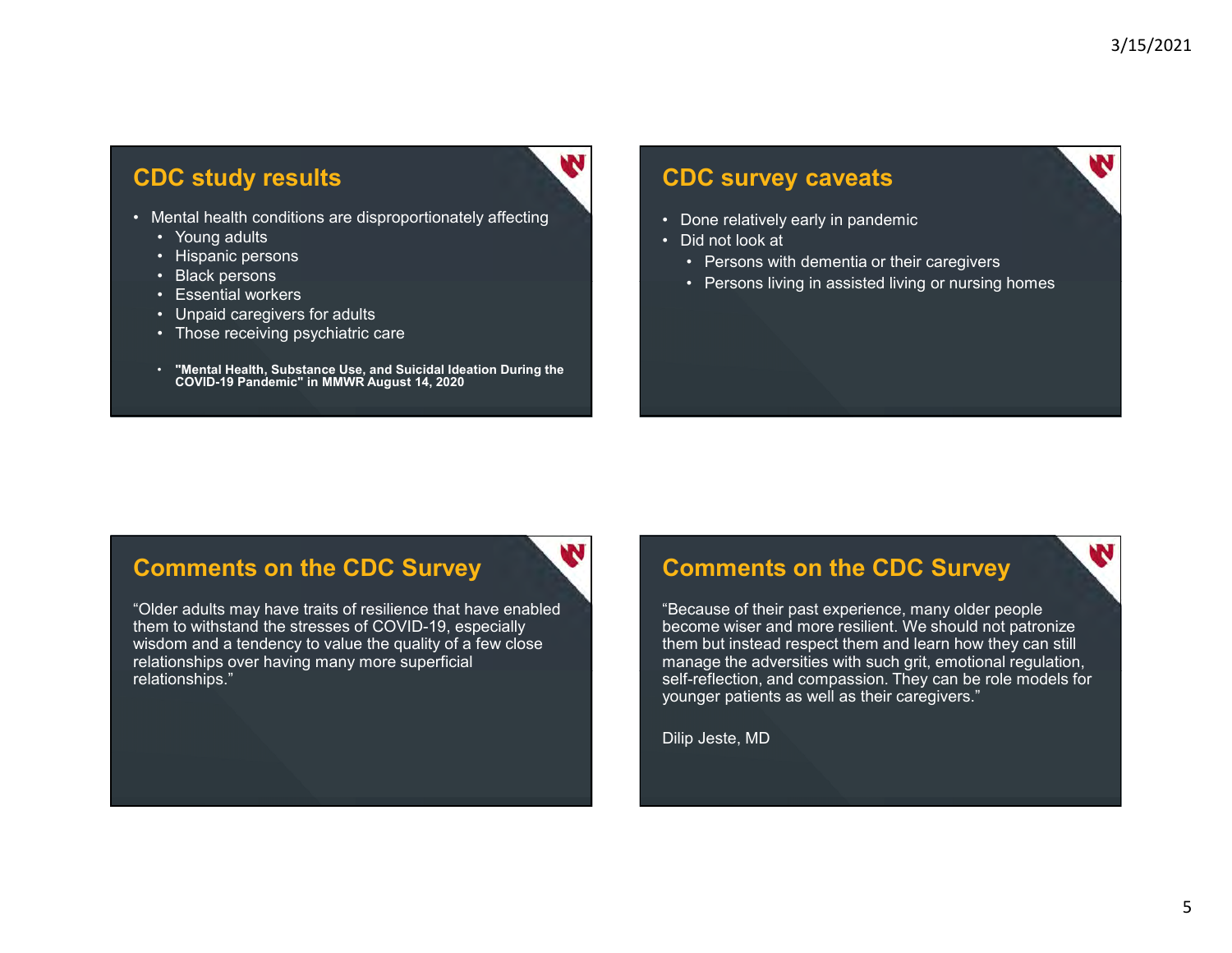W

"In other circumstances — hurricanes,<br>fires, earthquakes, terrorist attacks older adults have been shown to have a<br>lot of resilience to trauma," said Sarah Lowe, an assistant professor at Yale<br>University School of Public Health who studies the mental health effects of traumatic events.

"But COVID-19 is distinctive from other<br>disasters because of its constellation of<br>stressors, geographic spread and<br>protracted duration," she continued. "And older adults are now cut off from many of the social and psychological resources<br>that enable resilience because of their<br>heightened risk."



"Get me out of here! I'm in prison."

A long-term care facility resident February 2021



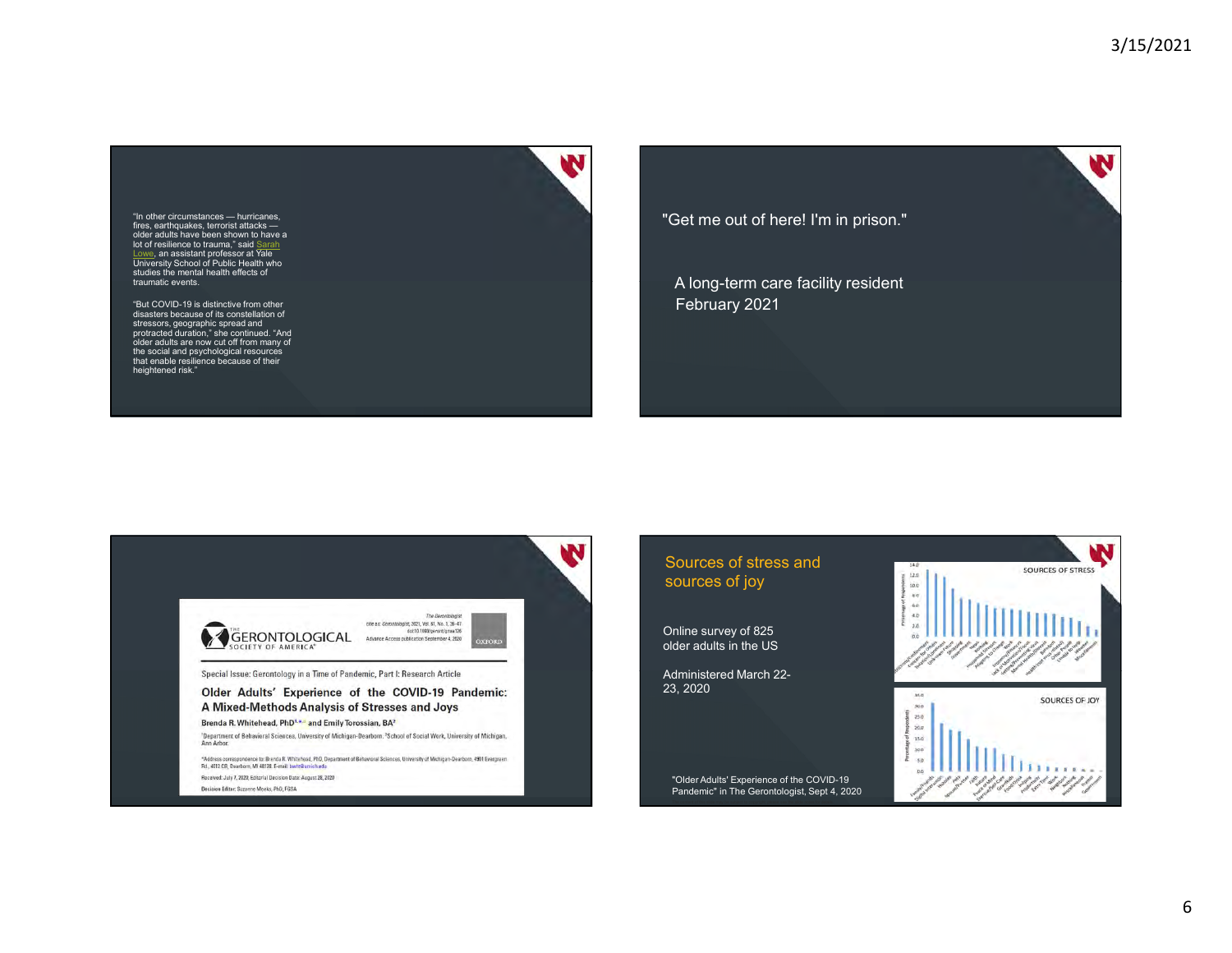## **Nursing Home Survey And Allen Control Control Control Control Control Control Control Control Control Control Control Control Control Control Control Control Control Control Control Control Control Control Control Control Participal Survey**<br>
• Online national survey of nursing home residents<br>
• Conducted by Altarum<br>
• July-August 2020<br>
• 365 respondents from 36 states<br>
• Results:<br>
• Thave in Conducted feeling more lonely<br>
• The virus in Co **Nursing Home Survey**<br>
• Online national survey of nursing home residents<br>
• Conducted by Altarum<br>
• July-August 2020<br>
• 365 respondents from 36 states<br>
• Results:<br>
• 64% reported feeling more lonely<br>
• 64% reported not l **Nursing Home Survey<br>
• Online national survey of nursing home residents<br>
• Conducted by Altarum<br>
• July-August 2020<br>
• 365 respondents from 36 states<br>
• Results:<br>
• 76% reported not leaving their rooms<br>
• 93% reported not Nursing Home Survey<br>
• Online national survey of nursing home residents<br>
• Conducted by Altarum<br>
• July-August 2020<br>
• 365 respondents from 36 states<br>
• Results:<br>
• 76% reported feeling more lonely<br>
• 93% reported not lea Nursing Home Survey**<br>
• Online national survey of nursing home residents<br>
• Conducted by Altarum<br>
• July-August 2020<br>
• 365 respondents from 36 states<br>
• Results:<br>
• 76% reported feeling more lonely<br>
• 64% reported not l

- 
- 
- 
- 
- -
	-
- **Figure 11 The Survey of Survey School School School School School School School School School School School School School School School School School School School School School School School School School School School S Fig. 10 Form of Survey**<br>
Sonducted by Altarum<br>
Conducted by Altarum<br>
in Conducted by Altarum<br>
in Conducted by Altarum<br>
165 respondents from 36 states<br>
Results:<br>
• 64% reported not leaving the facility in a given week<br>
• 9 **Example 18 reports of the Survey**<br> **Poiline rational survey of nursing home residents**<br>
20 conducted by Altarum<br>
1997–August 2020<br>
1865 respondents from 36 states<br>
• 76% reported feeling more lonely<br>
• 64% reported not le **Figure 11 of the Survey**<br>
Conducted by Altarum<br>
Conducted by Altarum<br>
Conducted by Altarum<br>
uly-August 2020<br>
Sespondents from 36 states<br>
esuits:<br>
• 3% reported not leaving ther rooms<br>
• 3% reported on teaving the facility
	-
	-

#### Nursing Home Study: quotes

- **Figure 11 and Survey**<br> **Solution Survey**<br>
Sonducted by Altarum<br>
Sonducted by Altarum<br>
Song the facility in a given week<br>
Results:<br>
Conducted feeling more lonely<br>
Considers and of states<br>
Considers and Survey of the facili <sup>3/15/2021</sup><br>• "I have become more anxious and depressed due to the<br>• separation from my loved ones. I have little appetite and<br>• Thave increased confusion, weight loss, and sadness."<br>• Tif the virus doesn't kill me the lon separation from my loved ones. I have little appetite and am losing weight." <sup>3/15/2021</sup><br>• "I have become more anxious and depressed due to the<br>• separation from my loved ones. I have little appetite and<br>• m losing weight."<br>• Thave increased confusion, weight loss, and sadness."<br>• "If the virus doe **Paramellant Study: quotes**<br>• "I have become more anxious and depressed due to the<br>• separation from my loved ones. I have little appetite and<br>• m losing weight."<br>• "If the virus doesn't kill me the loneliness will."<br>• The
	-
	-

#### Nursing Home Study: Recommendations

- 
- Assurance/ Performance Improvement Projects **Accord Constructed Constructs Accord Performance Improvement Projects Constructed View Projects Constructed View Projects Constructed View Projects Constructed View Pr**
- Chalucted by Altarum<br>• July-August 2020<br>• July-August 2020<br>• 365 respondents from 36 states<br>• Results:<br>• 76% reported feeling more lonely<br>• 64% reported not leaving their rooms<br>• 93% reported not leaving the facility in technology
- Conducted by Altarum<br>• July-August 2020<br>• 365 respondents from 36 states<br>• Results:<br>• 76% reported not leaving their rooms<br>• 93% reported not leaving the facility in a given week<br>• 28% reported and loneling the facility • 365 respondents from 36 states<br>• Results:<br>• 76% reported feeling more lonely<br>• 76% reported not leaving their rooms<br>• 93% reported going outside for fresh air<br>• 28% reported going outside for fresh air<br>• 5% had visitors • T6% reported feeling more lonely<br>• 64% reported not leaving the facility in a given week<br>• 93% reported on leaving the facility in a given week<br>• 28% reported going outside for fresh air<br>• 5% had visitors 3 or more times into the larger community • 93% reported not leaving the facility in a given week<br>• 28% reported going outside for fresh air<br>• 5% had visitors 3 or more times/week<br>• 5% had visitors 3 or more times/week<br>• SS had visitors 3 or more times/week<br>• Asse
- 

## Post-traumatic stress disorder and COVID-19 • "I have become more anxious and depressed due to the<br>separation from my loved ones. I have little appetite and<br>am losing weight."<br>• Thave increased confusion, weight loss, and sadness."<br>• "If the virus doesn't kill me th e paradomination, weight the state of a larger ongoing weight."<br>
• "If the virus doesn't kill me the loneliness will."<br>
• "If the virus doesn't kill me the loneliness will."<br>
• Interviews of 46 older adults with PTSD and • "If the virus doesn't kill me the loneliness will."<br>• "If the virus doesn't kill me the loneliness will."<br>• The virus doesn't kill me the loneliness will."<br>• COVID-19<br>• Interviews of 46 older adults with PTSD and 30 heal

- trauma-exposed older adults living in NYC
- 
- both before and during the pandemic
- "The COVID-19 Pandemic as a Traumatic Stressor: Mental Health Responses of Older Adults with Chronic PTSD" in Am Journal Geriatric Psychiatry Febr 2021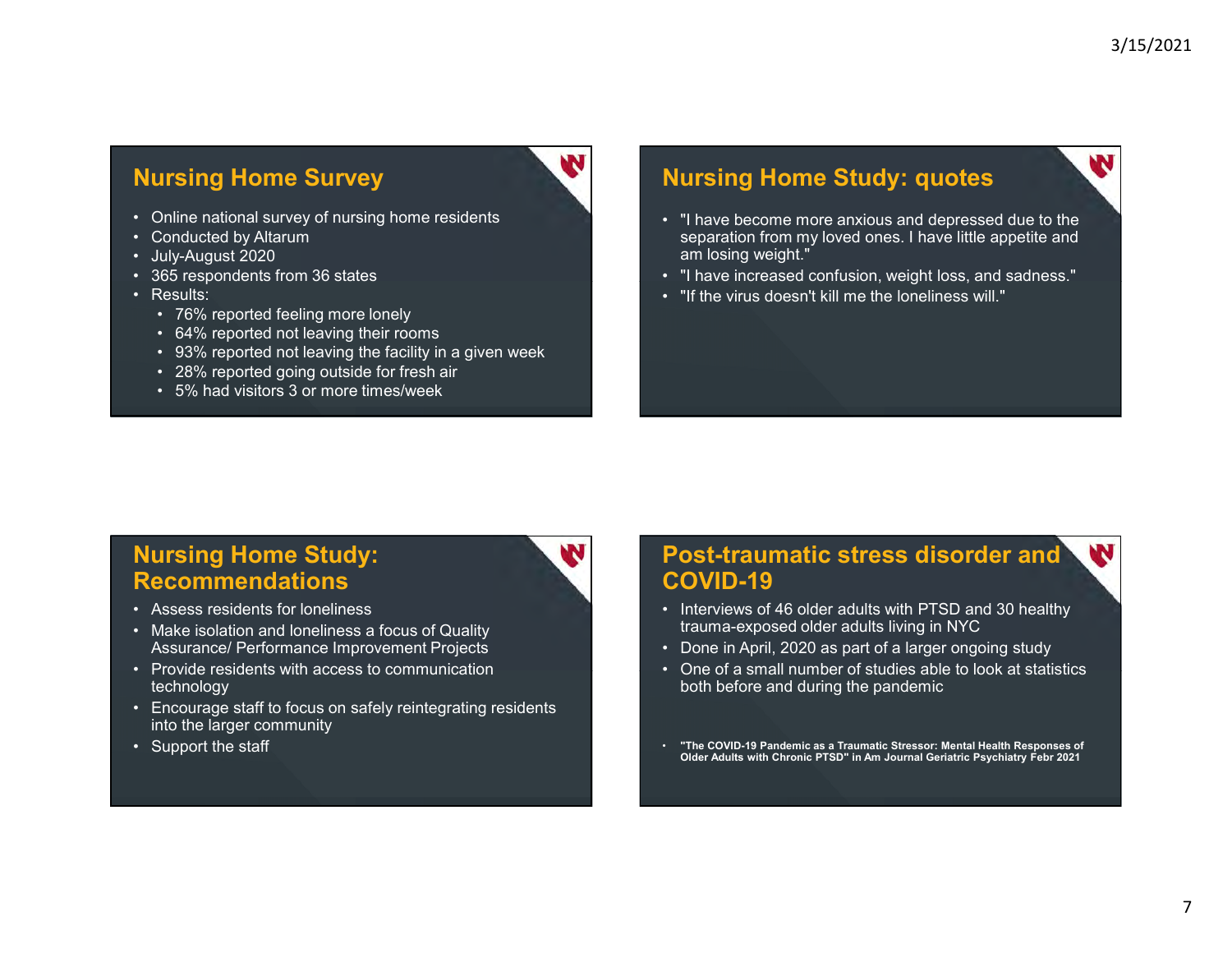#### PTSD study results

- -
- **PTSD study results<br>
 Older adults with PTSD:<br>
 Were more likely to live alone (63% vs 37%)<br>
 Were more likely to experience a physical illness (37%<br>
 Spent more time viewing computer, smartphone or TV<br>
screens FSD study results**<br>
Dider adults with PTSD:<br>
• Were more likely to live alone (63% vs 37%)<br>
• Were more likely to experience a physical illness (37%<br>
• Spent more time viewing computer, smartphone or TV<br>
• Screens<br>
• Actu **FSD study results**<br>
Dider adults with PTSD:<br>
• Were more likely to live alone (63% vs 37%)<br>
• Were more likely to experience a physical illness (37%<br>
• Spent more time viewing computer, smartphone or TV<br>
• Actually showed vs 13%)
	- screens
	- **FSD study results**<br>
	Dider adults with PTSD:<br>
	 Were more likely to live alone (63% vs 37%)<br>
	 Were more likely to experience a physical illness (37%<br>
	 Spent more time viewing computer, smartphone or TV<br>
	screens<br>
	 Actual **FISD study results**<br>
	Uder adults with PTSD:<br>
	• Were more likely to live alone (63% vs 37%)<br>
	• Were more likely to experience a physical illness (37%)<br>
	• Spent about 2 hours/day vs 13%)<br>
	• Spent and cours/day<br>
	• Spent more pandemic

#### PTSD study results

- -
	-
- <sup>3/15/2021</sup><br> **PTSD study results**<br>
 Those with PTSD, and non-PTSD controls<br>
 Were equally lonely (65% vs 63% scored high)<br>
 Spent about 2 hours/day watching TV news<br>
 Showed about the same depression scores compared<br>
t <sup>3</sup>/15/2021<br> **• SD study results**<br>
• Those with PTSD, and non-PTSD controls<br>
• Were equally lonely (65% vs 63% scored high)<br>
• Spent about 2 hours/day watching TV news<br>
• Showed about the same depression scores compared<br>
t <sup>3</sup>/15/2021<br> **• Spent about 2 hours/day watching TV news**<br>
• Spent about 2 hours/day watching TV news<br>
• Showed about the same depression scores compared<br>
to before the pandemic<br>
• Showed about the same depression scores c <sup>3/15/2021</sup><br> **SD study results**<br>
Those with PTSD, and non-PTSD controls<br>
• Were equally lonely (65% vs 63% scored high)<br>
• Spent about 2 hours/day watching TV news<br>
• Showed about the same depression scores compared<br>
to be to before the pandemic • Were equally lonely (65% vs 63% scored high)<br>• Spent about 2 hours/day watching TV news<br>• Showed about the same depression scores compared<br>to before the pandemic<br>to before the pandemic<br>streamed to before the pandemic<br>**ar** • Spent about 2 hours/day watching TV news<br>• Showed about the same depression scores compared<br>to before the pandemic<br>to before the pandemic<br>**allenger disaster in 1986**<br>• Challenger disaster in 1986<br>• 9/11 in 2001 (subgroup • Showed about the same depression scores compared<br>to before the pandemic<br>agedies<br>of the paradises are associated with reduced suicide rates<br>of the transpelies are associated with reduced suicide rates<br>• Example: JKF assas

#### PTSD study: conclusions

- Older adults with PTSD:<br>• Were more likely to live alone (63% vs 37%)<br>• Were more likely to experience a physical illness (37%<br>• vs 13%)<br>• Spent more time viewing computer, smartphone or TV<br>• Cotar more comore and decrea vulnerability to depression • Were more likely to twe adulte (to averagne a physical illness (37% vs 13%)<br>• Spent more time viewing computer, smartphone or TV<br>screens<br>• Actually showed a <u>decrease</u> in PTSD scores during the<br>pandemic<br>• Actually showed
- younger adults

### Suicide rates and national tragedies • Those with PTSD, and non-PTSD controls<br>• Were equally lonely (65% vs 63% scored high)<br>• Sphowed about 2 hours/day watching TV news<br>• Showed about the same depression scores compared<br>to before the pandemic<br>to before the p to before the pandemic<br>
Suicide rates and national<br>
tragedies<br>
• Some tragedies are associated with reduced suicide rates<br>
• Example: JKF assassination 1963<br>
• Challenger disaster in 1986<br>
• 9/11 in 2001 (subgroups)<br>
• Co **and the set of the set of the set of the set of the set of the set of the set of the set of the set of the set of the set of the set of the set of the set of the set of the set of the set of the set of the set of the set and Server Control Control Control Control Control Control Control Control Control Control Control Control Control Control Control Control Control Control Control Control Control Control Control Control Control Control Co and the control of a larger whole and the control of a larger scheme tragedies**<br>• Example: JKF assassination 1963<br>• Challenger disaster in 1986<br>• 9/11 in 2001 (subgroups)<br>• "Pulling together"<br>• "In it together"<br>• That of

- -
	-
	-
- -
	-
	-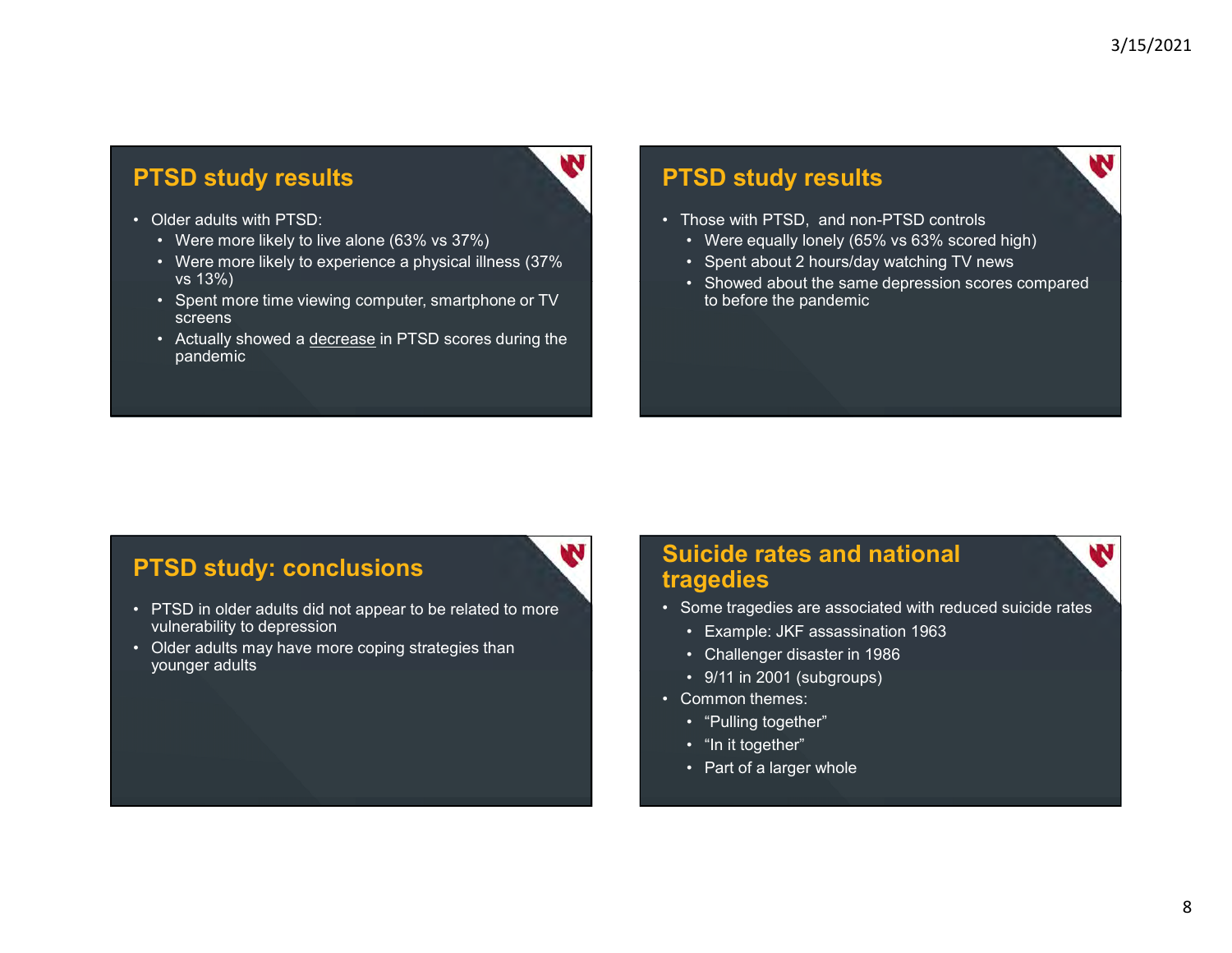w

#### Suicide rates and national tragedies

- **Suicide rates and national<br>
tragedies**<br>
 Some tragedies are associated with an increase in suicide<br>
 Natural disasters<br>
 SARS epidemic in 2003 (older women in Hong Kong)<br>
 Themes: rate and the contract of the contract of the contract of the contract of the contract of the contract of the c **Access of the Second Second Second Second Second Second Second Second Second Second Second Second Second Second<br>Francescondisasters<br>• Natural disasters<br>• SARS epidemic in 2003 (older women in Hong Kong)<br>Themes:<br>• "Pulling Fiction Control Control Control Control Control Control Control Control Control Control Control Control Control Control Control Chemeters (Control Chemeters)<br>
Face SARS epidemic in 2003 (older women in Hong Kong)<br>
Themes:** Suicide rates and national<br>
tragedies<br>
• Some tragedies are associated with an increase in suicide<br>
• Natural disasters<br>
• SARS epidemic in 2003 (older women in Hong Kong)<br>
• Themes:<br>
• "Pulling apart"<br>
• Geographic displa **Example 18 and analytical Sydney School Sydney School Sydney School Sydney School Sydney Conservant Conservant Conservant Conservant Conservant Conservant Conservant Conservant Conservant Conservant Conservant Conservant incide rates and national<br>
Some tragedies<br>
Some tragedies are associated with an increase in suicide<br>
• Natural disasters<br>
• SARS epidemic in 2003 (older women in Hong Kong)<br>
Themes:<br>
• "Pulling apart"<br>
• Geographic displ icide rates and national<br>
agedies**<br>
Some tragedies are associated with an increase in suicide<br>
1 Natural disasters<br>
• SARS epidemic in 2003 (older women in Hong Kong)<br>
Themes:<br>
• Tending apart"<br>
• Geographic displacement<br>
	-
	-
- -
	-
	-

#### Article Published: 15 January 2021 Increase in suicide following an initial decline during the COVID-19 pandemic in Japan

#### Takanab Tanaka & Shohel Okamoto

Nature Human Behaviour 5, 229-238(2021) | Cite this article 52k Accesses | 1 Citations | 662 Altmetric | Metrics

#### **Abstract**

1. How on

There is increasing concern that the coronavirus disease 2019 (COVID-19) pandemic could harm psychological health and exacerbate suicide risk. Here, based on month-level records of suicides covering the entire lapanese population in 1.848 administrative units, we assessed whether suicide mortality changed during the pandemic. Using difference-indifference estimation, we found that monthly suicide rates declined by 14% during the first 5 months of the pandemic (February to June 2020). This could be due to a number of complex reasons, including the government's generous subsidies, reduced working hours and school closure. By contrast, monthly suicide rates increased by 16% during the second wave (July to October 2020), with a larger increase among females (37%) and children and adolescents (49%). Although adverse impacts of the COVID-19 pandemic may remain in the long term, its modifiers (such as government subsidies) may not be sustained. Thus, effective suicide prevention-particularly among vulnerable populations-should be an important public health consideration.

#### Trends in suicide during the covid-19 pandemic

Prevention must be prioritised while we wait for a clearer picture

Ann John, <sup>1</sup> Jane Pirkis, <sup>2</sup> David Gunnell, <sup>3</sup> Louis Appleby, <sup>4</sup> Jacqui Morrissey<sup>5</sup>

"Overall, the literature on the effect of covid-19 on suicide should be interpreted with caution. Most of the available publications are preprints, letters (neither is peer reviewed),or commentaries using news reports of deaths by suicide as the data source."

British Medical Journal November 2020

#### Questionnaire for assessing impact of COVID-19

| 2. How you been disgrassed with covid-19 by a doctor or other health cars provider?                                                                                                                                                                                                                                                                                                                                                                                                                                                                                                                                                                                                                                                                                                                                                                                                                                                                                                                                                              | C: I communicate with them less affect than betone                                                                                                                                                                                                                                                                                                                                                                                                                                                                                                                                                                                                                                                                                                                                                                                                                                                                                                                                             |
|--------------------------------------------------------------------------------------------------------------------------------------------------------------------------------------------------------------------------------------------------------------------------------------------------------------------------------------------------------------------------------------------------------------------------------------------------------------------------------------------------------------------------------------------------------------------------------------------------------------------------------------------------------------------------------------------------------------------------------------------------------------------------------------------------------------------------------------------------------------------------------------------------------------------------------------------------------------------------------------------------------------------------------------------------|------------------------------------------------------------------------------------------------------------------------------------------------------------------------------------------------------------------------------------------------------------------------------------------------------------------------------------------------------------------------------------------------------------------------------------------------------------------------------------------------------------------------------------------------------------------------------------------------------------------------------------------------------------------------------------------------------------------------------------------------------------------------------------------------------------------------------------------------------------------------------------------------------------------------------------------------------------------------------------------------|
| D Yes<br>O No.<br>O Feb net scuss<br>c. Neve you had any if the hittering<br>A. Write you hospitalize?<br>symptoms arece the beginning of 2020?<br>O'Yes (3No. O'thing size)<br>(Mark all that apply)<br>O' fever. C. cought<br>1. Please manly classes were side in the<br><b>Noskaton?</b><br>O' shortness of breath<br>C darrive C vonting<br>C remograny loss of smell<br>O. Thad rend of these synglects<br>0. West-formations cld you have?<br>mone all has apply.<br>O fewer O coupri<br>d. Were any of the idove sumploms due to<br>a condition or disease other than coast-197<br>IT shorthand of health<br>O'Yea O No. O Encrot sure<br>Q diarriver. O vomiting<br>O temporary loss of smell<br>O' I didn't have any symploms                                                                                                                                                                                                                                                                                                          | 7. Now are you continuing to stay in touch with others? (Slark at that spots)<br>O. Speaking in person<br>O With pricing calls<br>O With video com-<br>O By timel<br>O fly-scool-reader<br>O By postal reals<br>D. Other<br>O Sylectric<br>D. None of the street<br>5. How often are you communicating with others?<br>O Daily O Savetal Strey per week O Once bet week O 1-2 kmw per month O R.<br>9. Before any social distancing raise went into plate. did you have requier conta-<br>children (olementary school age or younger)?<br>O THE<br>O No:<br>O Finited such<br>a. How often would into bein young children?<br>O'Delly O'Several firmes por week. O Orios say youre D 1-2 letters per month.                                                                                                                                                                                                                                                                                    |
| CI 154d rame of these syntologies.<br>1. Has a cluse friend or family member been disgnosed with covid-197<br>O No<br>O t'ye not sure<br><b>Ci View</b><br>8. Which of the following have you done in the last several days to keep yourself safe from<br>soronavirus (in addition to what you normally do!? (Mark all that apply)<br>D. Stockholm food Writer<br>O. Cancelled a doctor's lot other health care).<br>O. Preved<br><b>MODUM ATTNENT</b><br>(2) Visited a doctor for other health care provider)<br>O Avoided public places/crowing<br>O Avoided in genutri consult with High min.<br>in person<br>O. Had a "telehealth sind" with a disclor of<br>percial<br>other health case provider.<br>D. Avoided in optimal contact with method or<br>Cl. Wom A Root mask<br>O Washed/Santized funds<br>O liabilities from other perspecial who lower<br>D. Werked or Mudled at home<br>with your<br>O. Cannoned controversi Vascol<br>D. Dancelled hosterwort work or rehosterwisers<br>O Other.<br>O I are not taking any of these sizes: | 10. How much has your alseo been interrupted or disturbed because of concern<br>outbreak?<br>D. Aire<br>(3 Not at all<br>O. Somewhat<br>11. Who is providing you with social support during the outbreak? (Mark all that<br>O : Romerano I We with<br>O Ohen<br>O. I do not have support<br>O Traind to family who comes by my place<br>O iPrend or territy who I talk with on the athony (or sideo chat)<br>12. Now much difficulty do you have obtaining the food lifet you need because o<br>Dendersio or social distancing rules?<br>O Marti<br>Of Unable or para-refer<br>O Note<br>O Some<br>13. How much difficulty do you have obtaining the medicine that you need becau<br>covid-15 pendemic or social distancing rules?<br>IT NAME: IT STONE IT MADE<br>D' Unapel or yery old<br>14. How much difficulty do you have with gatting routine medical care that you to<br>of the covid-15 cendernic or social distancing rules?<br>Of Unable or year still<br>O Samu<br>O News<br>O'Mum |
| 3. Which of the following new actions are you taking to help your lamily, friends or your<br>community response to the count-19 pandemic and social distancing rules? (Nark all the<br>apply).<br>O' Getting load or medicine for renalidors.<br>O. Provising philosyne.                                                                                                                                                                                                                                                                                                                                                                                                                                                                                                                                                                                                                                                                                                                                                                         | 15. How often do you looi that you lack companionship?<br>C Hondy wyer<br>O Science of this times<br>O Dhe<br>16. Hour offinn do you feel feft put?<br>0.00<br>O. Some of the time<br>O. Hardly wyer                                                                                                                                                                                                                                                                                                                                                                                                                                                                                                                                                                                                                                                                                                                                                                                           |
| O Other:<br>O. Grouping tripped<br>Did am not taking any new aptitios.<br>O. Donating money<br>O. Contacting huange as family hydeses in tracti-                                                                                                                                                                                                                                                                                                                                                                                                                                                                                                                                                                                                                                                                                                                                                                                                                                                                                                 | F7. Hew others do you had lapitated from others?<br>D. Hindly eyer<br>Ca. Simmun of thus stress<br><b>G Dhin</b>                                                                                                                                                                                                                                                                                                                                                                                                                                                                                                                                                                                                                                                                                                                                                                                                                                                                               |

| on older adults<br>he months before the outpreak began. Now has the bequency of your<br>(because of med box styres) each rates<br>meturalcula with them m/via offers than rabbox<br>elimprocess with them spoul the same as before<br>www.unicode.with thurst lead, affairs than bestore |                  |  |
|------------------------------------------------------------------------------------------------------------------------------------------------------------------------------------------------------------------------------------------------------------------------------------------|------------------|--|
| Wingsto to stay in touch with others? (Slark at that apply)<br>O With prices calls O With Video calls<br>O By trimal.<br>O. By postal really<br>O Sylectric<br>D. Other                                                                                                                  |                  |  |
|                                                                                                                                                                                                                                                                                          | Free download at |  |
| you communicating with others?<br>il Sitvey per week 0 Once per week 0 1-2 fettes per month 0 RSH/y or never                                                                                                                                                                             | www.qiacpoa.com  |  |
| lal distancing railes went into place, did you have requier contact with young<br>ritary school age or younger!?<br>'O'Yes<br>O No:<br>O Thirdd lack<br>Finalistic physics idea unter Bluoren<br>Several times por week. O Once per yours D 12 limins per month.                         |                  |  |
|                                                                                                                                                                                                                                                                                          |                  |  |
| a your alsep been intersched or disturbed because of concern about the                                                                                                                                                                                                                   |                  |  |
| (2) Not all all<br>O Scrumble<br>0.40                                                                                                                                                                                                                                                    |                  |  |
| Inform faith and its Wanter off company through the control and use poli-<br>O Other<br>win<br>Ci. I do not have support<br>who comes by my place<br>Who I talk with on the difforer (di aldieo chat)                                                                                    |                  |  |
| ficulty do you have obtaining the food lhat you need because of the covid-15                                                                                                                                                                                                             |                  |  |
| ocial distancing rules?<br>O Note<br>O Marti<br>Of Unable or very difficult<br>O Some                                                                                                                                                                                                    |                  |  |
| ficulty do you have obtaining the medicine that you need because of the                                                                                                                                                                                                                  |                  |  |
| mic or social distancing rules?<br>D Same<br>D' UNIDA Crivery difficult<br>D. None<br><b>COLLEGE</b>                                                                                                                                                                                     |                  |  |
| finally do you have with getting routine medical care that you need become                                                                                                                                                                                                               |                  |  |
| cendentic or social distancing rules?<br>O News<br>O Samu O Mum<br>Of Unable or very silificult:                                                                                                                                                                                         |                  |  |
| you feel that you lack companionship?                                                                                                                                                                                                                                                    |                  |  |
| C: Neighe of this firms<br>O Dher<br>D. Hardly wow:                                                                                                                                                                                                                                      |                  |  |
| you feel left out?<br>0.05 <sub>m</sub><br>O. Some of the time<br>O. Hardly wyer                                                                                                                                                                                                         |                  |  |
| <b>Texation month batalogi less sover</b><br>D. Hindly eyes<br>O Sono of the time<br><b>G Dhan</b>                                                                                                                                                                                       |                  |  |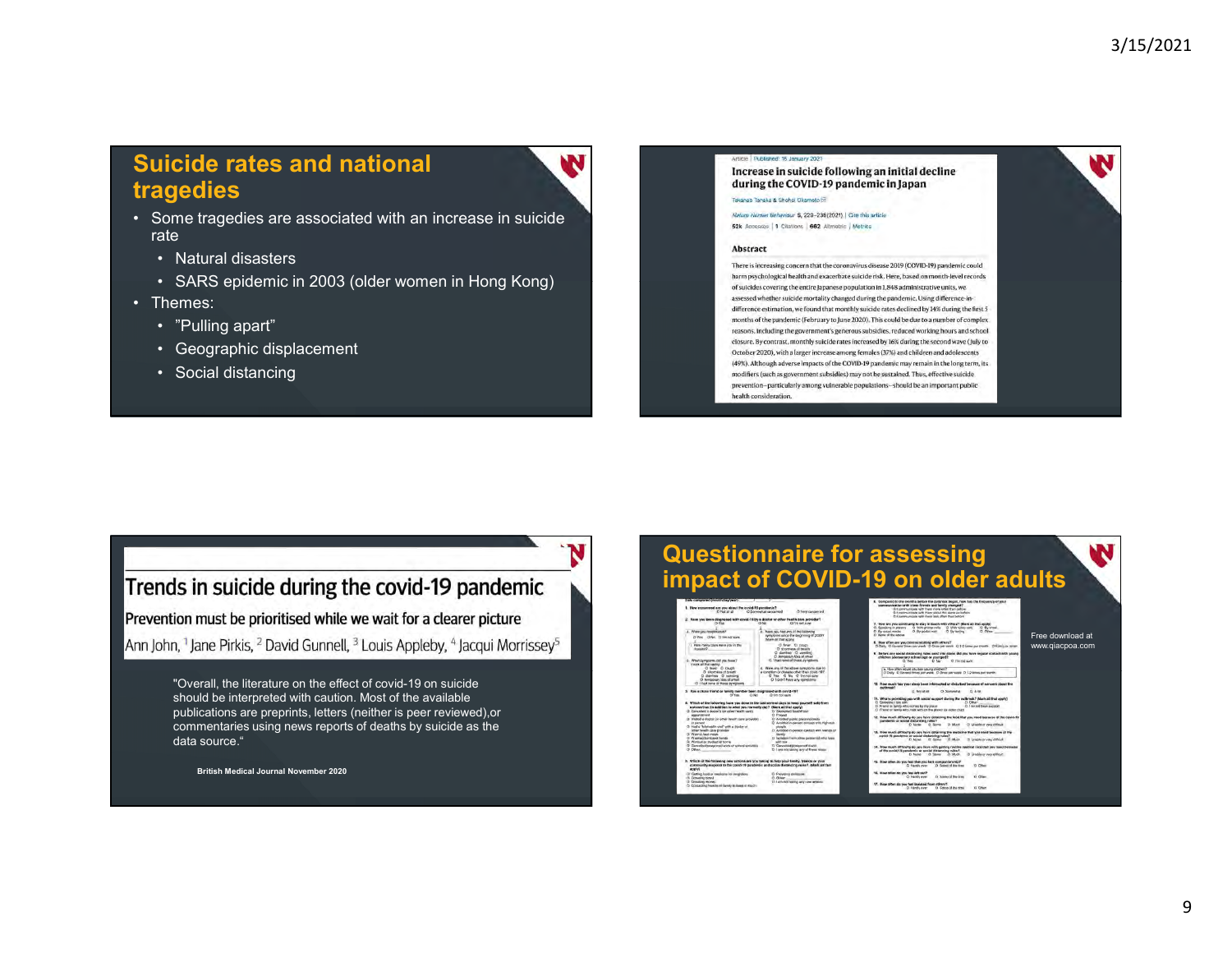

# media 9/15/2021<br> **Ageism, COVID-19, and social**<br>
In a study in the 10 days following the pandemic declaration:<br>
• 25% of tweets downplayed the pandemic because it was<br>
• 14% of tweets has offensive content or jokes<br>
• source: So <sup>9/15/2021</sup><br> **Ageism, COVID-19, and social**<br>
In a study in the 10 days following the pandemic declaration:<br>
• 25% of tweets downplayed the pandemic because it was<br>
deadlier among older persons<br>
• 14% of tweets has offensiv

In a study in the 10 days following the pandemic declaration:

- deadlier among older persons
- 

Source: Soto-Perez-de-Celis, 2020

#### Ageism and COVID-19

- -
	-
	-
	- -
		-

• "Are You OK, Boomer? Intensification of Ageism and Intergenerational Tensions on Social Media Amid COVID-19." Meisner in Leisure Sciences 2020

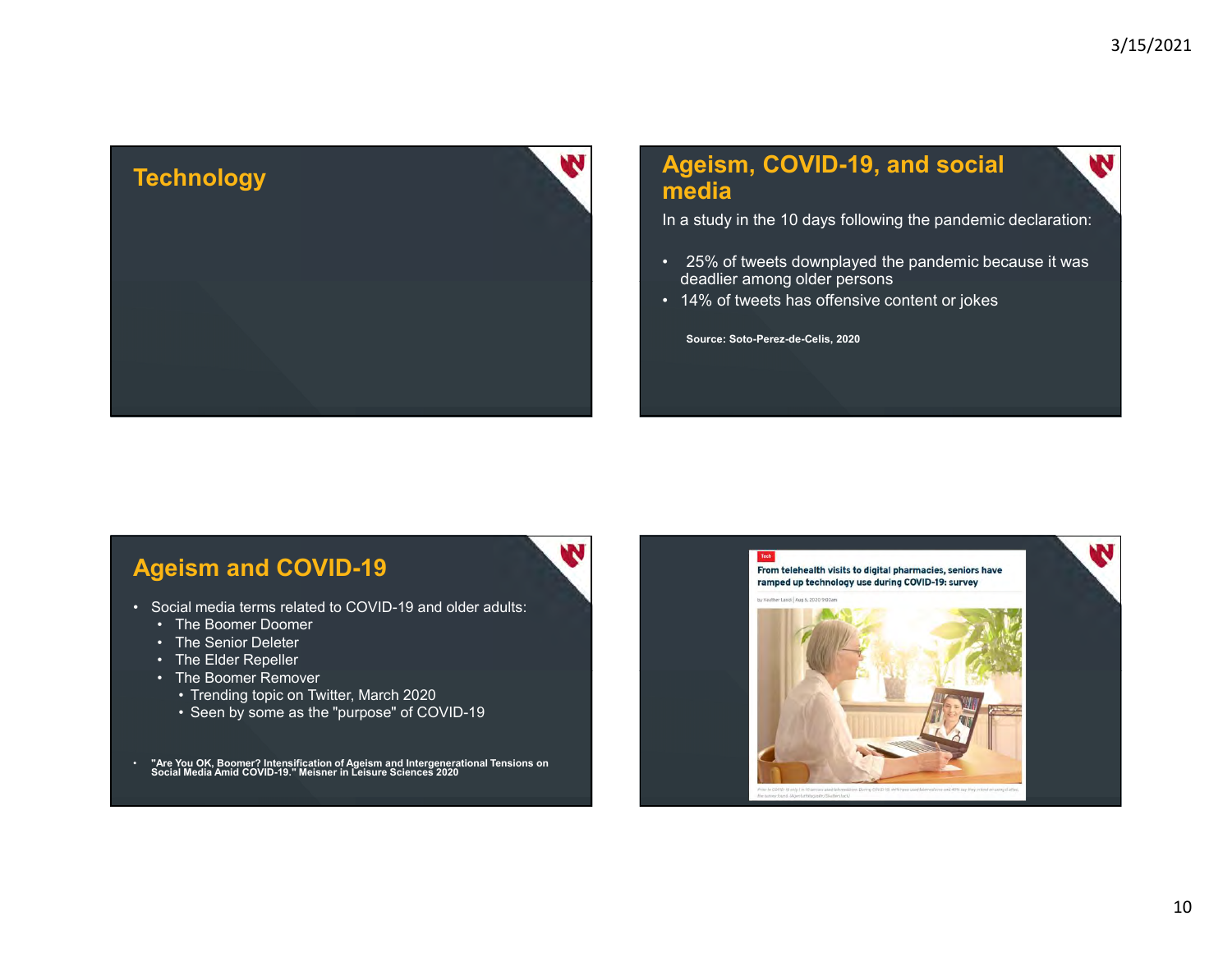## Barriers to using telehealth **Barriers to using telehealth**<br>• The digital divide/gap<br>• Familiarity and comfort with technology<br>• Sensory deficits<br>• Cognitive deficits **Barriers to using telehealth**<br>• The digital divide/gap<br>• Familiarity and comfort with technology<br>• Sensory deficits<br>• Cognitive deficits **Barriers to using telehealth**<br>• The digital divide/gap<br>• Familiarity and comfort with technology<br>• Sensory deficits<br>• Cognitive deficits **Barriers to using telehealth**<br>• The digital divide/gap<br>• Familiarity and comfort with technology<br>• Sensory deficits<br>• Cognitive deficits

- 
- 
- 
- 

#### Wisdom **Wisdom**

- <sup>3/15/2021</sup><br>

 Complex personality trait<br>
 Components include<br>
 Empathy<br>
 Compassion\*<br>
 Empathy<br>
 Compassion\*<br>
 Ability to self-reflect <sup>3/15/2021</sup><br>
• Complex personality trait<br>
• Components include<br>
• Empathy<br>
• Compassion\*<br>
• Emotional regulation<br>
• Accentance of uncertainty
- -

W

- 
- 
- 
- 
- **Solom**<br> **Solom**<br>
Complex personality trait<br>
Components include<br>
 Empathy<br>
 Compassion\*<br>
 Acceptance of uncertainty<br>
 Acceptance of uncertainty<br>
 Acceptance of uncertainty<br>
 Oiversity of perspectives, social advising 3/15/2021<br>
Solom<br>
Complex personality trait<br>
Compassion\*<br>
• Empathy<br>
• Compassion\*<br>
• Acceptance of uncertainty<br>
• Diversity of perspectives, social advising, and spirituality<br>
• Diversity of perspectives, social advising, <sup>3/15/2021</sup><br> **isdom**<br>
Complex personality trait<br>
Components include<br>
• Empathy<br>
• Compassion\*<br>
• Ability to self-reflect<br>
• Acceptance of uncertainty<br>
• Diversity of perspectives, social advising, and spirituality<br>
\*Invers <sup>3</sup>/15/2021<br> **isdom**<br>
Complex personality trait<br>
Components include<br>
• Empathy<br>
• Compassion\*<br>
• Ability to self-reflect<br>
• Acceptance of uncertainty<br>
• Diversity of perspectives, social advising, and spirituality<br>
\*Invers 3/15/2021<br>
Scheme of the Scheme of the Scheme of the Scheme of the Scheme of the Scheme of Uncertainty<br>
• Compassion\*<br>
• Compassion\*<br>
• Acceptance of uncertainty<br>
• Diversity of perspectives, social advising, and spiritual **isdom**<br>
• Dimplex personality trait<br>
• Components include<br>
• Empathy<br>
• Compassion\*<br>
• Ability to self-reflect<br>
• Acceptance of uncertainty<br>
• Diversity of perspectives, social advising, and spirituality<br>
\* Inversely corr

\*Inversely correlated with loneliness

"You might as well be happy while you're miserable!"

A long-term care resident (prior to the pandemic)

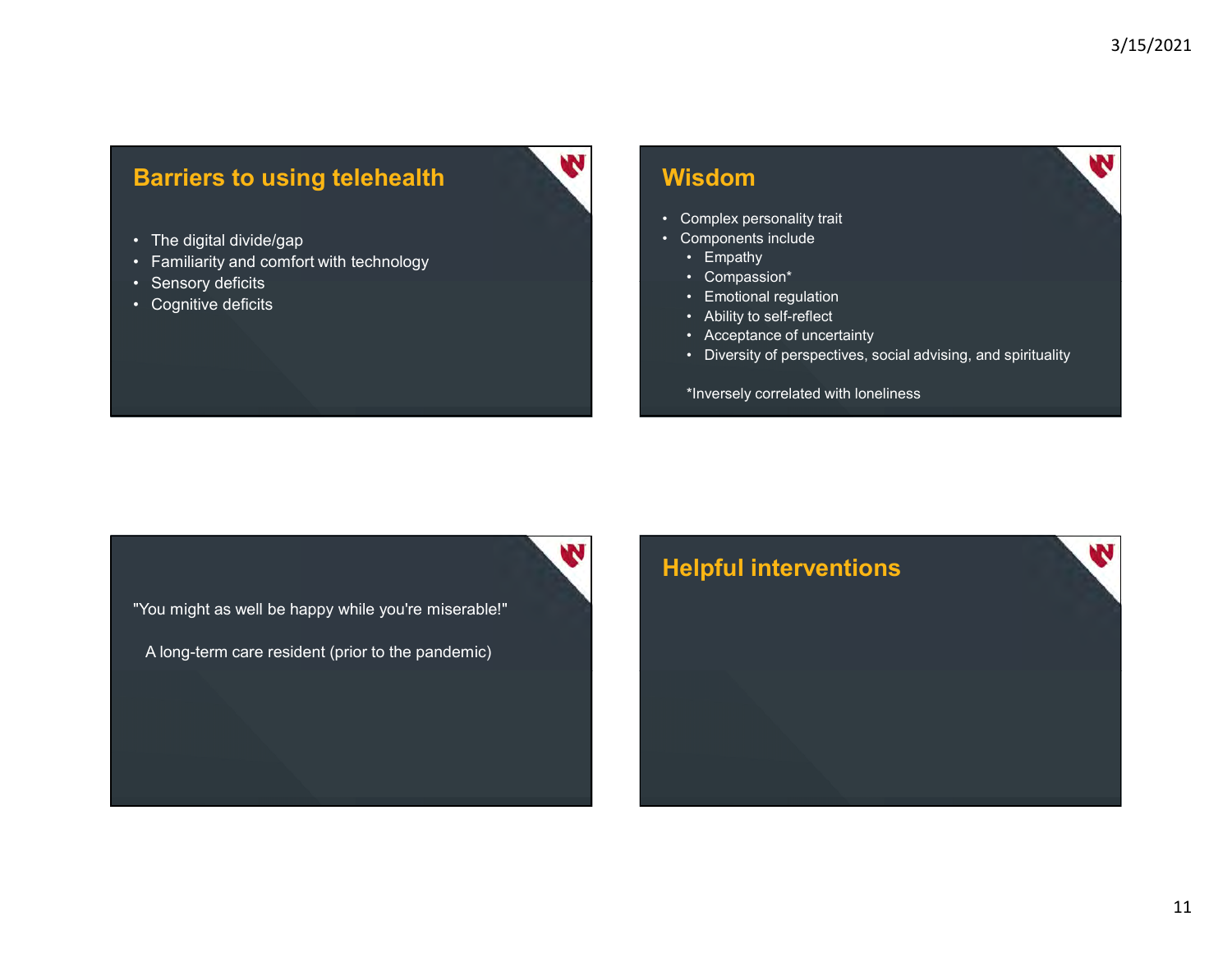

#### Cognitive therapy model for social isolation

Basic concepts of cognitive (or cognitive-behavioral) therapy:

- Thoughts influence feelings
- We all have negative "automatic thoughts"
- We can learn to "talk back" to unhelpful thoughts

#### Example of a cognitive approach

#### **Special Issue Article**

**Strategies to Promote Social Connections Among Older Adults During "Social Distancing" Restrictions** 

Kimberly A. Van Orden, Ph.D., Emily Bower, Ph.D., Julie Lutz, Ph.D., Caroline Silva, Ph.D., Autumn M. Gallegos, Ph.D., Carol A. Podgorski, Ph.D., Elizabeth J. Santos, M.D., Yeates Conwell, M.D.

Am J Geriatric Psychiatry May 2020

#### Helping Older People Engage: The HOPE Lab

#### ROCHESTER

#### Patients & Families Research Community About URMC Referring Physicians MyChar Educatio



**Explore URMC** 

 $\overline{\mathbf{a}}$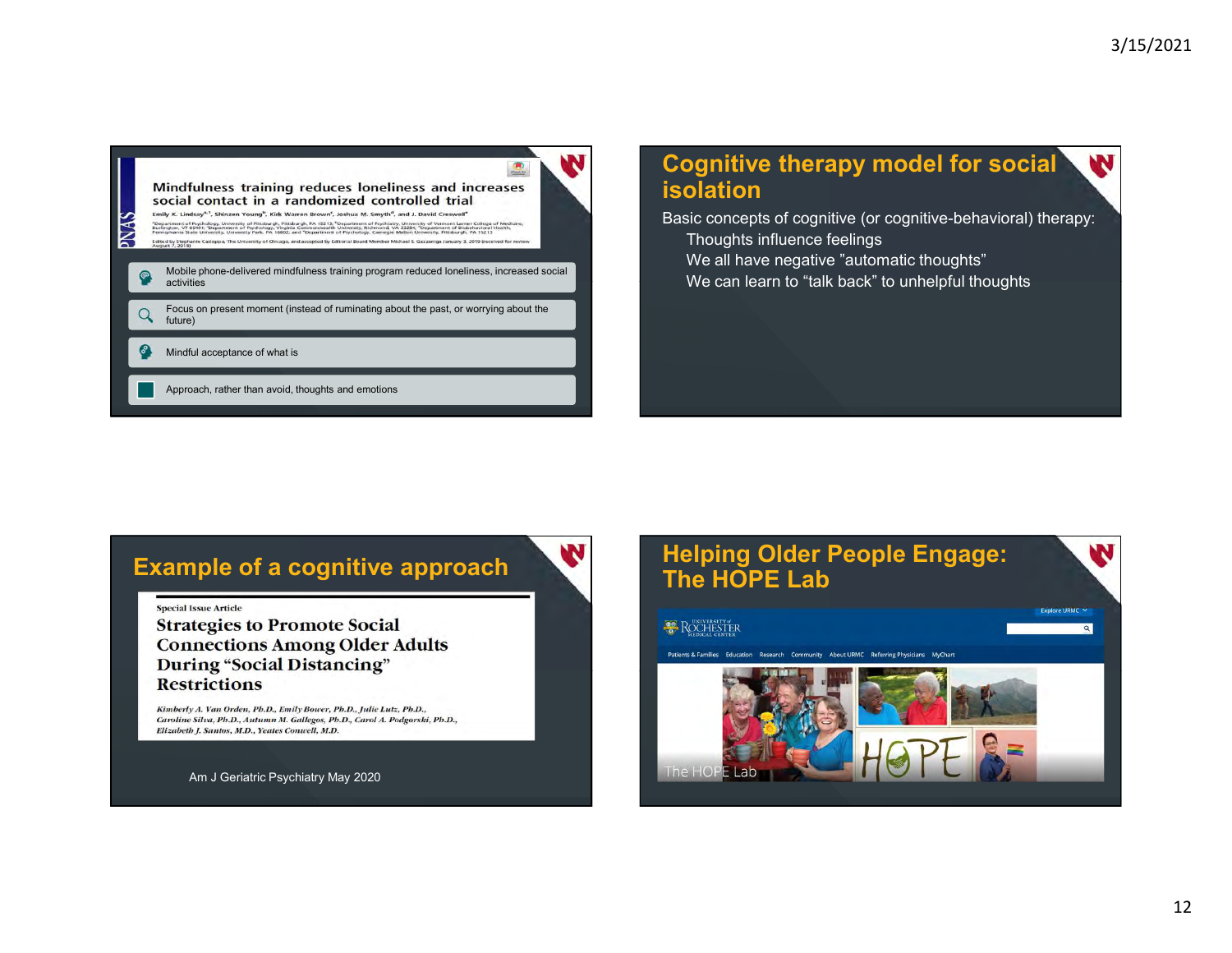- Example of a cognitive approach<br>
1. "What if I get sick and<br>
there is no one to help<br>
me?<br>
2. "I will become a burden<br>
on my children"<br>
2. Sadness there is no one to help me? B. Fear Example of a cognitive approach<br>
1. "What if I get sick and<br>
there is no one to help<br>
me?<br>
2. "I will become a burden<br>
on my children"<br>
3. "No one cares about me"<br>
3. "No one cares about me" Example of a cognitive approach<br>
1. "What if I get sick and<br>
there is no one to help<br>
me?<br>
2. "I will become a burden<br>
on my children"<br>
3. "No one cares about me"<br>
2. "I will become a burden<br>
3. "No one cares about me"
- I will become a burden in the C. Sadness<br>on my children"
- 
- 



#### Change your perspective **Change**

- 
- value. How would they perceive the situation? B. Fear<br>
2. "I will become a burden<br>
3. "No one cares about me"<br>
3. "No one cares about me"<br>
3. Think of some<br>
2. Dink of some optimistic whose opinion you highly<br>
2. Think of some<br>
one optimistic whose opinion you highly<br>
- 

#### Change your body sensations

- sensations instead of resisting them and pushing them away
- pleasant scents, pet your dog or cat, look at art, sip tea)
- tea)
-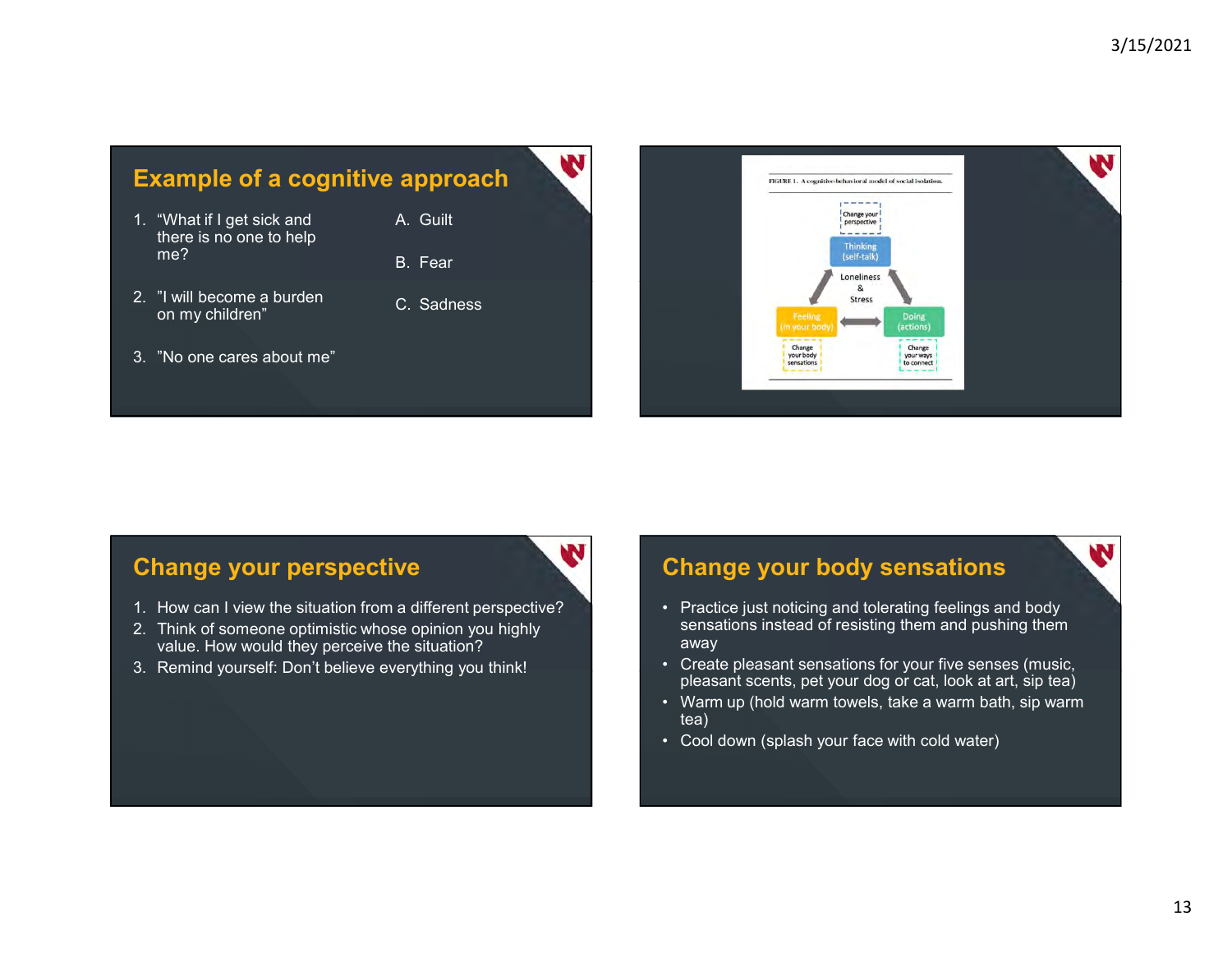### Change your actions: Connect with something/someone **Change your actions:**<br> **Connect with something/someone**<br>
• Connect with nature, a higher power, or our shared<br>
• Create art (ala Getty Museum challenge)<br>
• Get outside<br>
• Listen to music **Example your actions:**<br> **Prince art (also Getty Museum challenge)**<br>
Connect with nature, a higher power, or our shared<br> **Create art (ala Getty Museum challenge)**<br>
• Get outside<br>
• Listen to music<br>
• Watch birds<br>
Connect w **Painting of Source Schemation Schematic Schematic Schematic Schematic Condumnantly<br>
Commerce with nature, a higher power, or our shared<br>
numanity<br>
• Create art (ala Getty Museum challenge)<br>
• Get outside<br>
• Listen to mus Paint School of School School School School School School School School School School School School School School School School School School School School School School School School School School School School School S Example your actions:**<br> **Sonnect with something/someone**<br>
<br>
Connect with nature, a higher power, or our shared<br>
Connect with nature, a higher power, or our shared<br>
Connect with others<br>
Connect with others<br>
Connect with ot **Change your actions:**<br> **Connect with something/someone**<br>
• Connect with nature, a higher power, or our shared<br>
humanity<br>
• Create art (ala Getty Museum challenge)<br>
• Get outside<br>
• Listen to music<br>
• Watch birds<br>
• Connec **PERENT SCREET WATER CONFIDENT SCREET AND SCREET AND SCREET AND SCREET AND SCREET AND SCREET AND SCREET AND SCREET AND SCREET AND SCREET AND SCREET AND SCREET AND SCREET AND SCREET AND SCREET AND SCREET AND SCREET AND SCR**

- humanity
	-
	-
	-
	-
- -

#### Worksheet for Making a Connections Plan Worksheet for Making a<br>
Connections Plan<br>
1. Ways I can change my perspective:<br>  $\frac{1}{2}$ .<br>  $\frac{1}{2}$ . Ways I can change how my body feels:<br>  $\frac{1}{2}$ . 3/15/2021<br> **orksheet for Making a**<br> **pnnections Plan**<br>
Ways I can change my perspective:<br>  $\frac{1}{2}$ <br>
Ways I can change how my body feels:<br>  $\frac{1}{2}$ <br>  $\frac{1}{2}$ <br>  $\frac{1}{2}$  $\begin{array}{lll@{\hspace{0.2cm}}c@{\hspace{0.2cm}}c@{\hspace{0.2cm}}c@{\hspace{0.2cm}}c@{\hspace{0.2cm}}c@{\hspace{0.2cm}}c@{\hspace{0.2cm}}c@{\hspace{0.2cm}}c@{\hspace{0.2cm}}c@{\hspace{0.2cm}}c@{\hspace{0.2cm}}c@{\hspace{0.2cm}}c@{\hspace{0.2cm}}c@{\hspace{0.2cm}}c@{\hspace{0.2cm}}c@{\hspace{0.2cm}}c@{\hspace{0.2cm}}c@{\hspace{0.2cm}}c@{\hspace{0.2cm}}c@{\hspace$ 3/15/2021<br> **orksheet for Making a**<br>
Ways I can change my perspective:<br>
2.<br>
Ways I can change how my body feels:<br>
3.<br>
Ways I can connect:<br>
4.<br>
1. Worksheet for Making a<br>
Connections Plan<br>
1. Ways I can change my perspective:<br>  $\frac{1}{2}$ .<br>
2. Ways I can change how my body feels:<br>  $\frac{1}{2}$ .<br>  $\frac{2}{3}$ . Ways I can connect:<br>  $\frac{1}{2}$ . 3/15/2021<br>
orksheet for Making a<br>
pnnections Plan<br>
Ways I can change my perspective:<br>
2.<br>
2.<br>
Ways I can change how my body feels:<br>  $\frac{2}{\sqrt{2}}$ <br>  $\frac{2}{\sqrt{2}}$ <br>  $\frac{2}{\sqrt{2}}$ <br>  $\frac{2}{\sqrt{2}}$ <br>  $\frac{2}{\sqrt{2}}$ <br>  $\frac{2}{\sqrt{2}}$ <br>  $\frac{2$ 3/15/2021<br>
orksheet for Making a<br>
pnnections Plan<br>
Ways I can change my perspective:<br>
1.<br>
2.<br>
Ways I can change how my body feels:<br>
2.<br>
2.<br>
2.<br>
2.<br>
2.<br>
2.<br>
2.<br>
2.<br>
2. 3/15/2021<br>
orksheet for Making a<br>
Dinnections Plan<br>
Ways I can change my perspective:<br>
2.<br>
2.<br>
3.<br>
3.<br>
2.<br>
2.<br>
2.<br>
2.<br>
2.<br>
2.<br>
2. Worksheet for Making a<br>
Connections Plan<br>
1. Ways I can change my perspective:<br>  $\frac{1}{2}$ <br>  $\frac{2}{3}$ <br>  $\frac{2}{3}$ <br>  $\frac{2}{3}$ <br>  $\frac{2}{3}$ <br>  $\frac{2}{3}$ <br>  $\frac{2}{3}$ <br>  $\frac{2}{3}$ <br>  $\frac{2}{3}$ <br>  $\frac{2}{3}$ <br>  $\frac{2}{3}$ <br>  $\frac{2}{3}$ <br>  $\frac{2}{3}$ 1. \_\_\_\_\_\_\_\_\_\_\_\_\_\_\_\_\_ 2. \_\_\_\_\_\_\_\_\_\_\_\_\_\_\_\_\_ 3. \_\_\_\_\_\_\_\_\_\_\_\_\_\_\_\_\_

- 
- 
- 

## Case example: Applying the Connections Plan France and (ala Getty Museum challenge)<br>
• Get outside<br>
• Listen to music<br>
• Listen to music<br>
• Watch birds<br>
• Connect with others<br>
• Help others: write letters, send emails, care for pets<br>
• Help others: write letters, se • Create art (ala Getty Museum challenge)<br>• Get outside<br>• Usten to music<br>• Match birds<br>• Connect with others<br>• Help others: write letters, send emails, care for pets<br>• Help others: write letters, send emails, care for pets

- 
- 
- 
- -
	-

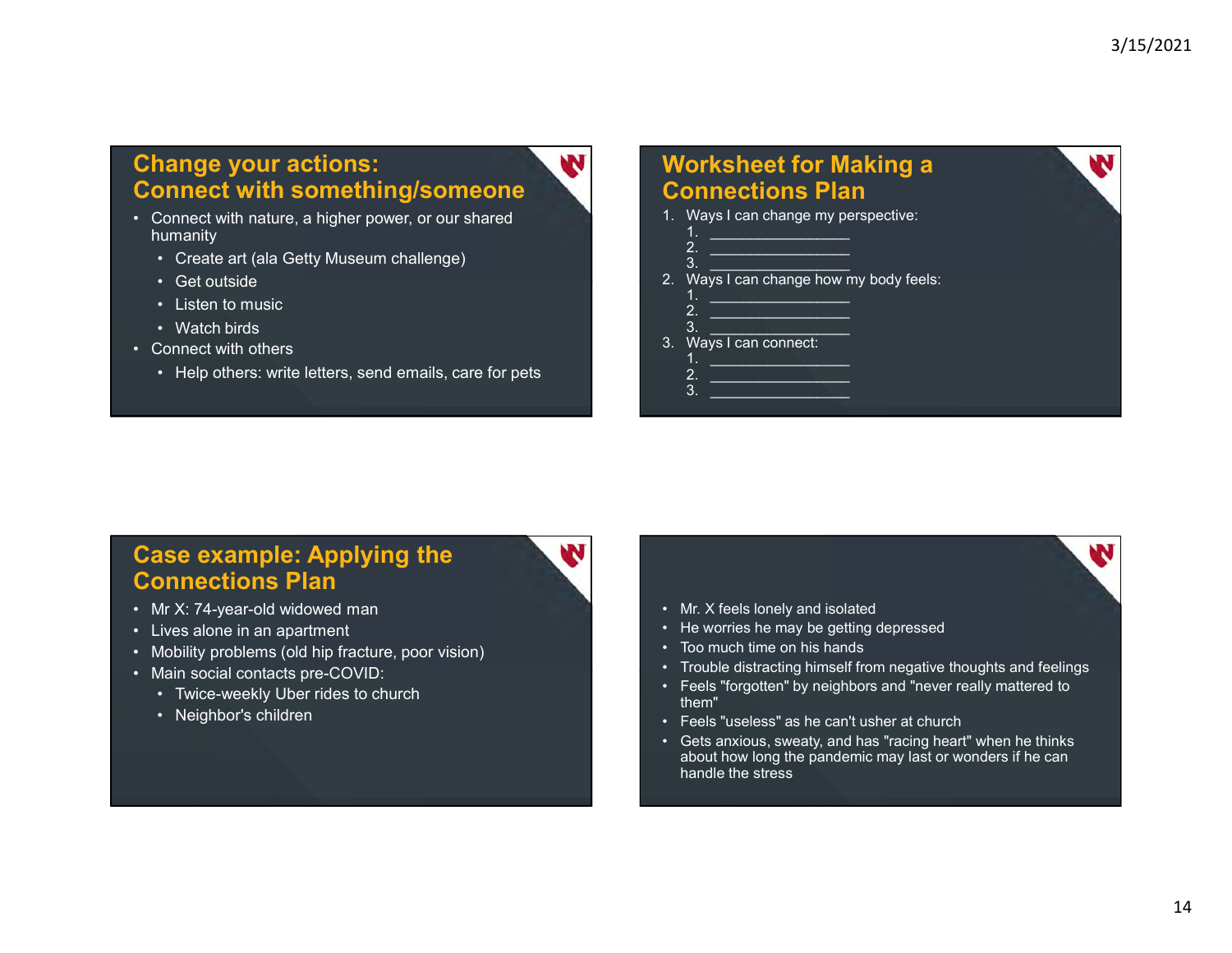#### Mr. X: Changing perspective

his neighbors:

**Mr. X: Changing perspective**<br>• Feeling useless, forgotten, or that he "doesn't matter" to<br>• his neighbors:<br>• "My neighbors haven't forgotten me. They could<br>• appreciate spending time with me, but circumstances<br>• our of th **1. X: Changing perspective Microsoften Metally and Set algorithm of the set of the set of the set of the set of the set of the set of the set of the set of the set of the set of the set of the set of the set of the set of** "My neighbors haven't forgotten me. They could <br>appreciate spending time with me, but circumstances our of their control make it difficult to visit" • Feeling useless, forgotten, or that he "doesn't matter" to<br>
his neighbors:<br>
• "My neighbors haven't forgotten me. They could<br>
• appreciate spending time with me, but circumstances<br>
• our of their control make it difficul • Reads stories to neighbor's children by the stories of their control make it difficult to visit"<br>• Reads stories to neighbor's children by video<br>• Reads stories to neighbor's children by video<br>• Reads stories to neighbor

## Mr. X: changing body sensations <sup>3/15/2021</sup><br>• When he feels anxious, sweaty, and feels his heart racing:<br>• Take 5 slow deep breaths<br>• Imagine your childhood home 3/15/2021<br> **Example 5 Solution System State 5 slow deep breaths**<br>
• Take 5 slow deep breaths<br>
• Imagine your childhood home <sup>3/15/2021</sup><br>• **X: changing body sensations**<br>• Take 5 slow deep breaths<br>• Imagine your childhood home

- -
	-

#### Mr. X: Connect with others

- calls • our of their control make it difficult to visit"<br>• "My Wiff would be shocked!"<br>Call neighbor and ask for help learning how to make video<br>• Reads stories to neighbor's children by video<br>• "My wife would be shocked!"<br>• "My
	-
- 
- 



# • Call neighbor into which we with me, but dircumstances<br>
our of their control make it difficult to visit<br>
• Call neighbor and ask for help learning how to make video<br>
• Call church members who live alone once a week<br>
• T W Resources for social connection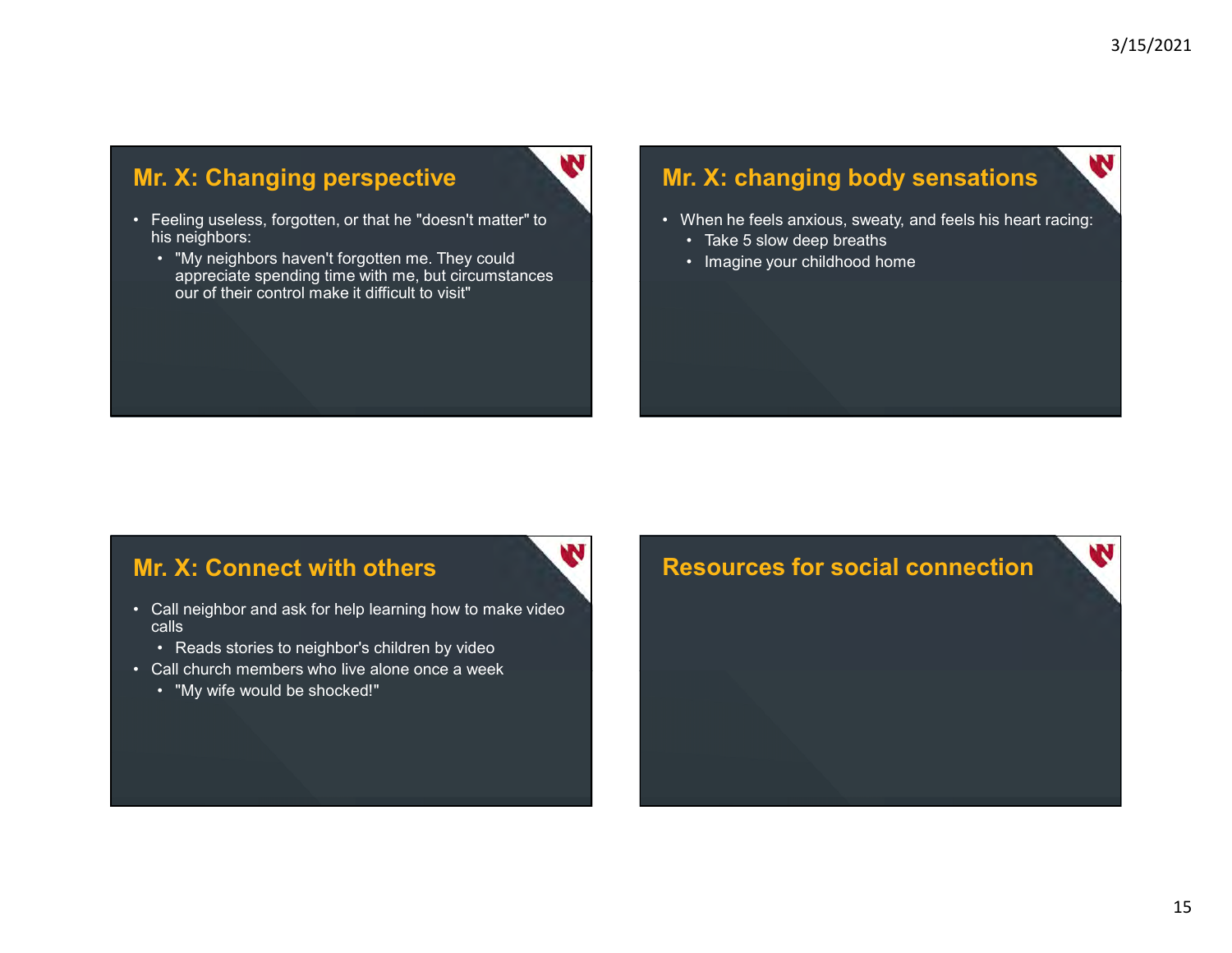

#### The Telephone Outreach Program

- Interest Group
- <sup>3/15/2021</sup><br>• Done by medical students in the Yale Geriatrics Student<br>• Weekly 30-minute phone calls to long-term care residents<br>• Resultated by recreation directors<br>• Resultated by recreation directors <sup>3/15/2021</sup><br>
• Done by medical students in the Yale Geriatrics Student<br>
• Interest Group<br>
• Weekly 30-minute phone calls to long-term care residents<br>
• Results:<br>
• Results:<br>
• Positive for LTC residents<br>
• Positive for a t at 3 New Haven nursing homes 3/15/2021<br>
• Done by medical students in the Yale Geriatrics Student<br>
• Done by medical students in the Yale Geriatrics Student<br>
• Weekly 30-minute phone calls to long-term care residents<br>
• at 3 New Haven nursing homes<br>
• 3/15/2021<br>
The Telephone Outreach Program<br>
• Done by medical students in the Yale Geriatrics Student<br>
Interest Group<br>
• Weekly 30-minute phone calls to long-term care residents<br>
• Facilitited by recreation directors<br>
• Res <sup>3/15/2021</sup><br>• **Telephone Outreach Program**<br>• None by medical students in the Yale Geriatrics Student<br>terest Group<br>• Neekly 30-minute phone calls to long-term care residents<br>• A New Haven nursing homes<br>• Positive for LTC re <sup>3/15/2021</sup><br>• **Telephone Outreach Program**<br>• None by medical students in the Yale Geriatrics Student<br>therest Group<br>• Weekly 30-minute phone calls to long-term care residents<br>• 3 New Haven nursing homes<br>• Positive for LTC r
- 
- -
	-

#### How can we help an older adult in long-term care?

- letters, cards, and drawings
- 
- apps
- 
- 
- Jessica Roy, LA Times, Jan 25, 2021

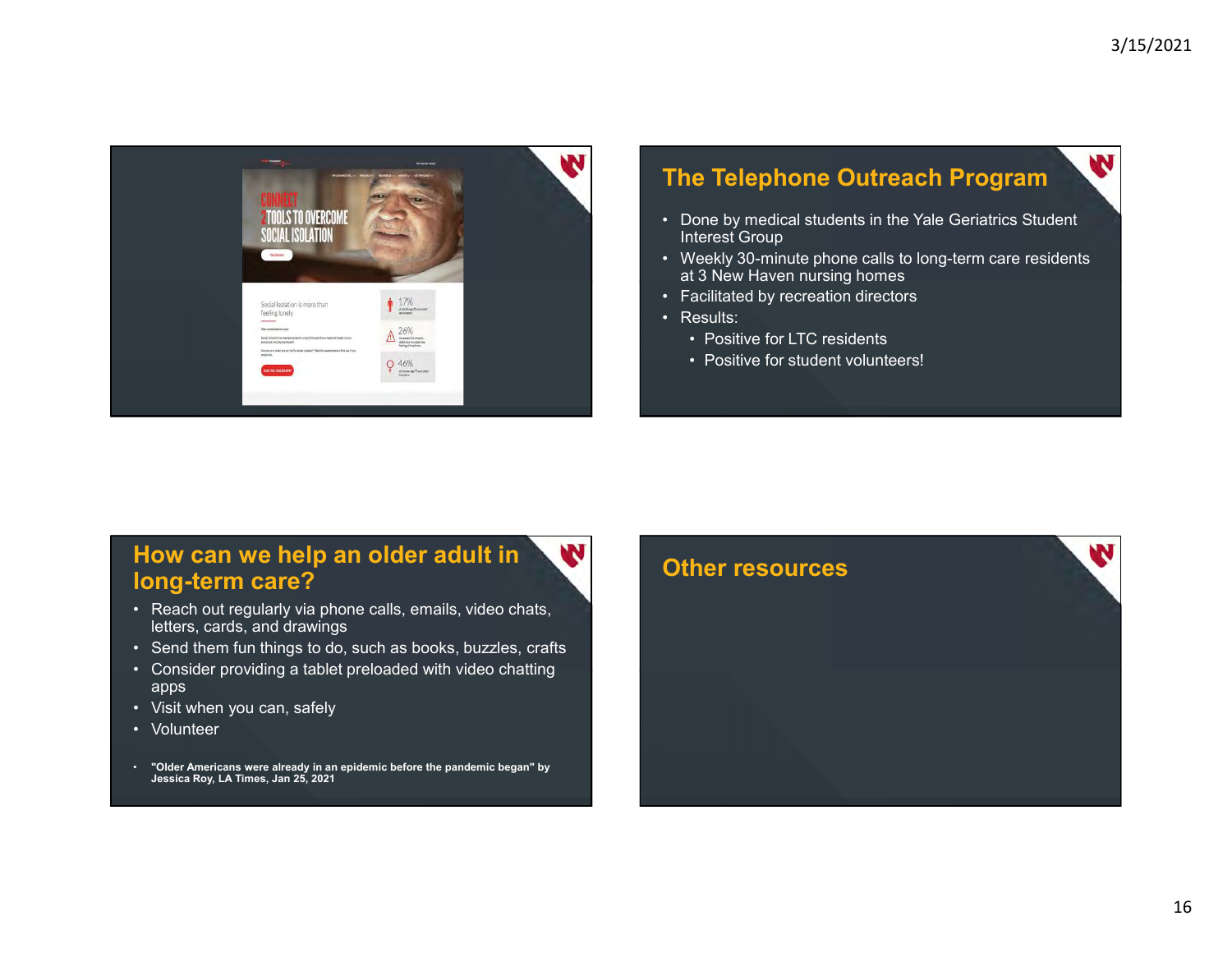



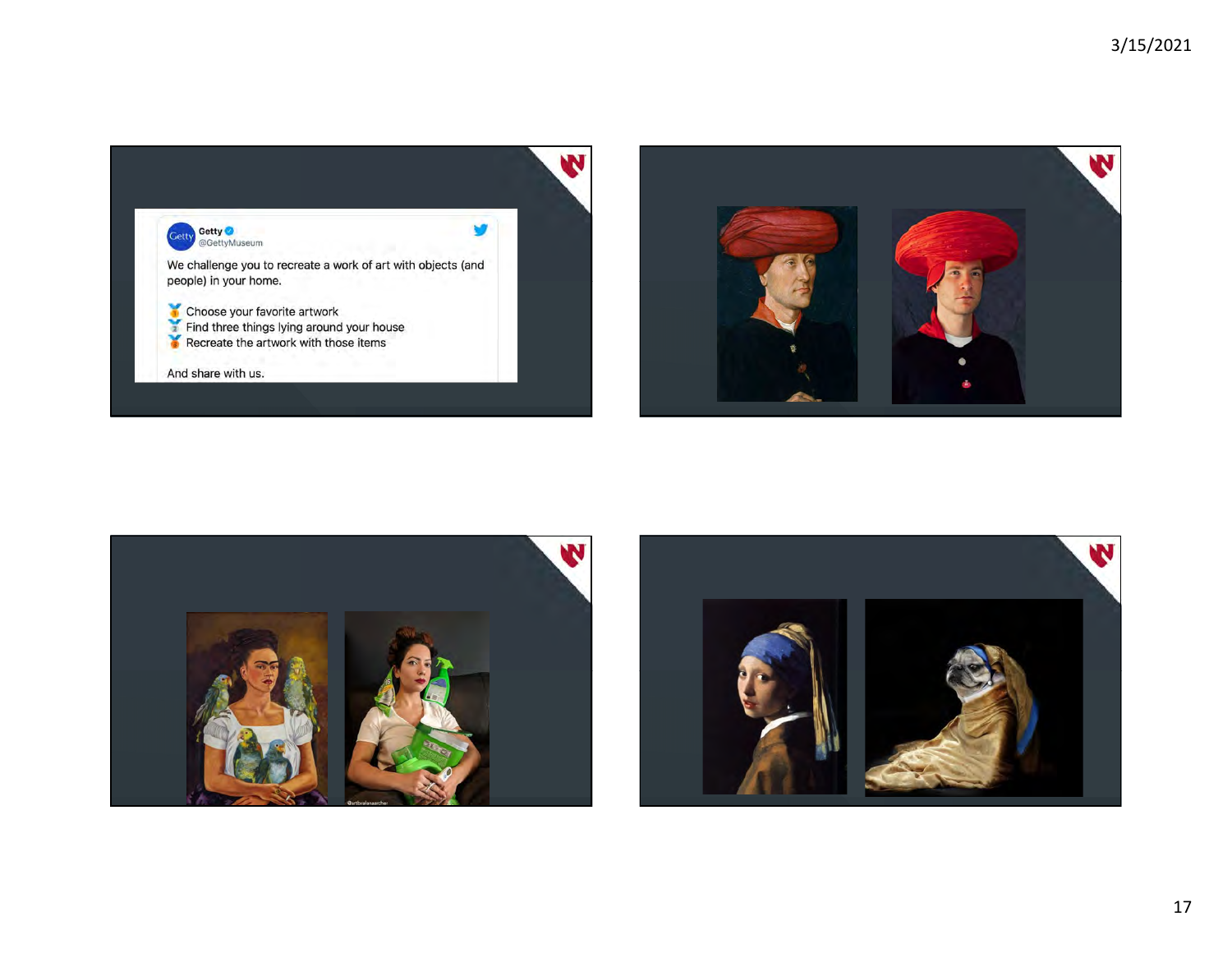



Vague sense of unease

Irritability, impatience

Insomnia

Physical symptoms



# Other self-care tips **AN** Vague sense of unease<br>
Irritability, impatience<br>
Insomnia<br>
Physical symptoms<br>
Physical symptoms<br>
Cet enough sleep<br>
Cet enough sleep<br>
Cet cutside<br>
Cet cutside<br>
Cet cutside<br>
Cet cutside<br>
Cet cutside<br>
Cet cutside<br>
Cet cutside Fritability, impatience<br>
Insomnia<br>
Physical symptoms<br>
Physical symptoms<br>
Charles Care Lips<br>
Cet regular exercise<br>
Cet regular exercise<br>
Cet outside<br>
Charles Care a graftitude journal<br>
Charles Care a graftitude journal<br>
Cha

- 
- 
- 
- 
- 
- Irritability, impatience<br>
Insomnia<br>
Physical symptoms<br>
 Get enough sleep<br>
 Get regular exercise<br>
 Cet regular exercise<br>
 Cet outside<br>
 Check out the UNMC Wellness web page for more ideas<br>
 Check out the UNMC Wellness Finsomnia<br>
Physical symptoms<br>
• Cet enough sleep<br>
• Get enough sleep<br>
• Get regular exercise<br>
• Get outside<br>
• Limit exposure to news, social media<br>
• Keep a gratitude journal<br>
• Check out the UNMC Wellness web page for mo Francia<br>
• Physical symptoms<br>
• Get renough sleep<br>
• Get regular exercise<br>
• Cet custicle<br>
• Cet custicle<br>
• Check out the UNMC Wellness web page for more ideas<br>
• Check out the UNMC Wellness web page for more ideas Finder Schause Symptoms<br>• Cet enough sleep<br>• Cet regular exercise<br>• Cet regular exercise<br>• Cet outside<br>• Keep a gratitude journal<br>• Check out the UNMC Wellness web page for more ideas